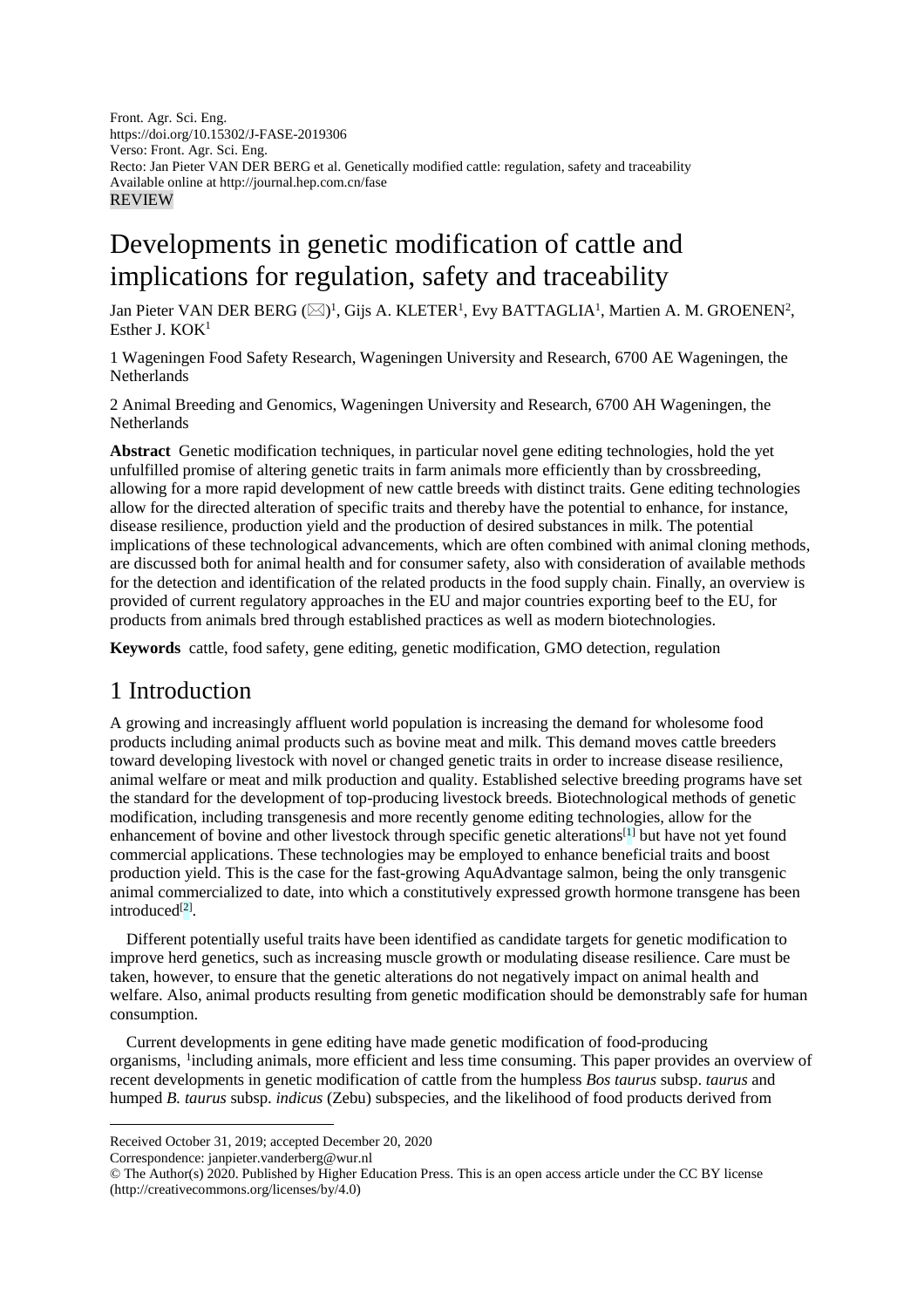genetically modified (GM) cattle entering the market in the near future. Furthermore, regulation of genetic engineering in major beef-exporting countries are analyzed together with current safety assessment strategies for food products from GM cattle. It is important to note that genetic modification will be discussed from a scientific point of view which includes technologies such as gene editing. Certain regulatory regimes, however, may not always regard minor genetic alterations as GM based on similarities with natural genetic variation. This will also be highlighted in our description of how the different countries address the issues of transgenesis and gene editing in animals. Finally, issues related to the detection and traceability of (un)authorized food products from GM cattle, including gene-edited breeds, are discussed.

## 2 Development of cattle breeding

The history of cattle breeding goes back thousands of years. In modern times, cattle breeding programs show various trends in the methods used to apply genetics and the choice of targets. Traits are chosen to fulfil several criteria such as:

- be useful for the development of products of economic value or reduce costs,
- show enough variability and heritability among different animals, and
- be clearly distinguishable and measurable<sup>[3]</sup>.

In the late 1800s and early 1900s, dairy cattle breeding associations initially focused on increasing production. Selection of animals was facilitated by record keeping of the milk production traits in registries of animals used for breeding purposes, and by standardized and accessible tests for a range of traits<sup>[3]</sup>. In addition to productivity, physiologic and product quality traits, some of which are also predictors of production, were also included in the classification schemes. The number of these parameters has increased over time. A more recent selection tool for production and health traits is the estimated breeding value (EBV), based on the information from the pedigree, the individual animal, and its progeny. In EBVs, genetic factors have been disentangled from environmental and other confounding factors<sup>[4]</sup>. A more recent development is genomic selection, which involves the inclusion of genomics data into breeding programs, supplementing existing genetic approaches. These developments have revolutionized the sector. Advantages include, among others, time savings as progeny testing would normally require seven or more years, and a greater number of genetic markers beyond the individual ones (such as for milk casein) previously used<sup>[5,6]</sup>.

Other historical developments that have advanced cattle breeding include the introduction of various assisted reproduction technologies, most notably:

• artificial insemination (AI) with sperm collected from elite donors,

• embryo transfer (ET) between donor and recipient allowing for an increased number of offspring from a selected cow, and

• *in vitro* fertilization (IVF), which involves the culture of oocytes obtained from a selected cow followed by addition of capacitated sperm from a donor.

IVF, in particular, has been increasingly used in recent years and is expected to further grow in importance as modern genomics programs allow for early selection, creating the need for obtaining embryos from heifers and calves that are too young for superovulation and embryo transfer<sup>[7]</sup>. The practice of superovulation helps ensure the production of high numbers of embryos for embryo transfer in older dams. This also requires synchronization of reproductive cycles in the embryo donor and recipient animals<sup>[7–9]</sup>. Another important development in breeding is the possibility of determining the gender of the fetus, either by sexing the sperm of the donor bull (into male or female) or to measure the DNA of preimplantation ET embryos or fetal DNA circulating in the blood of pregnant cows<sup>[10]</sup>.

## 3 Developments in genetic modification of cattle

Major developments in animal biotechnology and a better understanding of genetic traits that influence factors such as animal health, growth and reproduction have contributed to the improvement of animal breeding strategies. This holds the potential to make livestock more resilient to disease and simultaneously increase animal health and welfare as well as yield. Genetic modification in cattle, for instance, has led to the development of experimental breeds with enhanced traits, such as special milk composition<sup>[11,12]</sup>,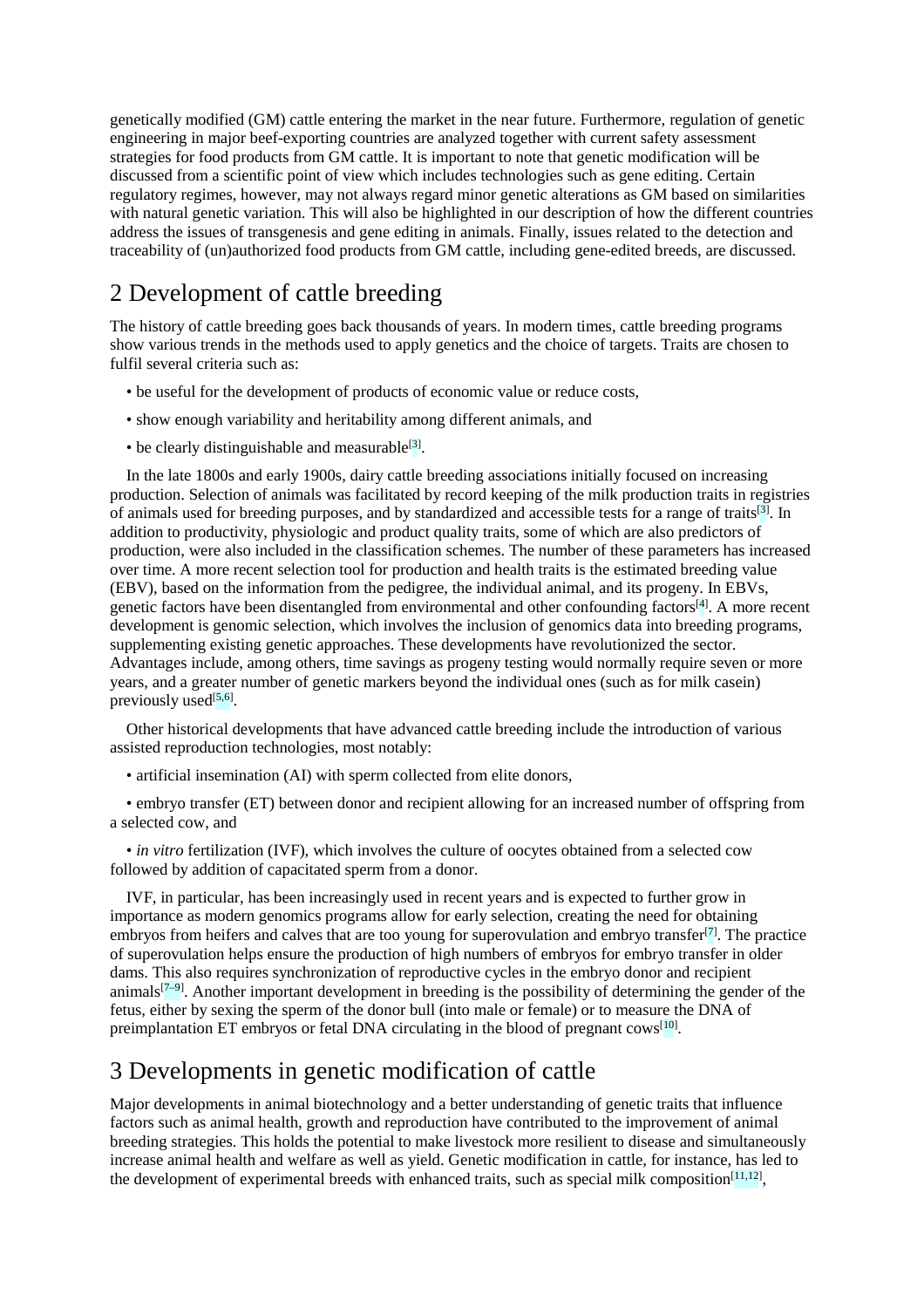improved disease resilience<sup>[13]</sup> or increased muscling<sup>[14]</sup>. A detailed list of transgenic or gene-edited cattle breeds is shown in Table 1, which includes breeds with genetic modifications to benefit agriculture, and bioreactor cattle for the production of biopharmaceuticals as well as transgenic animals developed in proofof-concept fundamental research. To our knowledge, none of these have been commercialized to date.

| Trait                                 | <b>Examples</b> of transgeme and gene earlied eating<br>Method    | Trait                                                                                                   | Reference          |
|---------------------------------------|-------------------------------------------------------------------|---------------------------------------------------------------------------------------------------------|--------------------|
| Milk composition and<br>human         | Transgenesis using<br>microinjection                              | Introduction of gene encoding human lactoferrin                                                         | $\lceil 15 \rceil$ |
| Protein production                    | Transgenesis using<br>microinjection                              | Introduction of gene encoding human $\alpha$ -lactal<br>bumin                                           | [16, 17]           |
|                                       | Transgenesis in somatic<br>cells, SCNT                            | Introduction of gene encoding human bile salt-<br>stimulated lipase                                     | [18]               |
|                                       | Transgenesis in somatic<br>cells, SCNT                            | Introduction of gene encoding human immunoglobulin                                                      | [19, 20]           |
|                                       | Transgenesis in somatic<br>cells, SCNT                            | Introduction of additional gene copies encoding bovine<br>$\alpha$ - $\alpha$ $\kappa$ -casein          | $\left[21\right]$  |
|                                       | Transgenesis in somatic<br>cells, SCNT                            | Introduction of gene encoding human lysozyme                                                            | $[22]$             |
|                                       | Gene editing using zinc<br>finger nucleases, NHEJ<br>repair, SCNT | Disruption of $\beta$ -lactoglobulin gene                                                               | $[12]$             |
|                                       | Transgenesis in somatic<br>cells, SCNT                            | Introduction<br>of<br>gene<br>encoding<br>humanized<br>Caenorhabditis elegans n-3 fatty acid desaturase | $\lceil 11 \rceil$ |
|                                       | Transgenesis in somatic<br>cells, SCNT                            | Introduction of gene encoding human $\beta$ -defensin-3                                                 | $[23]$             |
|                                       | Transgenesis in somatic<br>cells using TALENs &<br><b>SCNT</b>    | Introduction of gene encoding Sulfolobus solfataricus<br>lactase                                        | $\lceil 24 \rceil$ |
| Disease resilience                    |                                                                   |                                                                                                         |                    |
| - Mastitis                            | Transgenesis in somatic<br>cells, SCNT                            | Introduction of gene encoding Staphylococcus simulans<br>lysostaphin                                    | $\lceil 25 \rceil$ |
| - Bovine spongiform<br>encephalopathy | Transgenesis and<br>embryonic cloning                             | Disruption of prion protein via integration of knockout<br>vectors                                      | $\lceil 26 \rceil$ |
| - Mannheimia<br>hemolytica leukotoxin | Gene editing and<br>homology-directed<br>repair, SCNT             | Gene-edited CD18, substitution of a glutamine for a<br>glycine codon in its signal peptide              | $\left[27\right]$  |
| - Bovine tuberculosis                 | Transgenesis in somatic<br>cells using TALENs &<br><b>SCNT</b>    | Introduction of mouse nuclear body protein encoding<br>gene SP110                                       | [28]               |
|                                       | Transgenesis in somatic<br>cells using Cas9n $\&$<br><b>SCNT</b>  | Introduction of additional genes encoding solute carrier<br>family gene NRAMP1                          | $\lceil 13 \rceil$ |
| Hornlessness                          | Gene editing and<br>homology-directed<br>repair, SCNT             | Introduction of bovine $P_c$ <i>POLLED</i> allele, resulting in<br>hornless phenotype                   | [29]               |
| Thermotolerance                       | Gene editing using<br>TALENs, SCNT                                | Introduction of the SLICK locus for improved<br>thermotolerance                                         | [30, 31]           |

**Table 1** Examples of transgenic and gene-edited cattle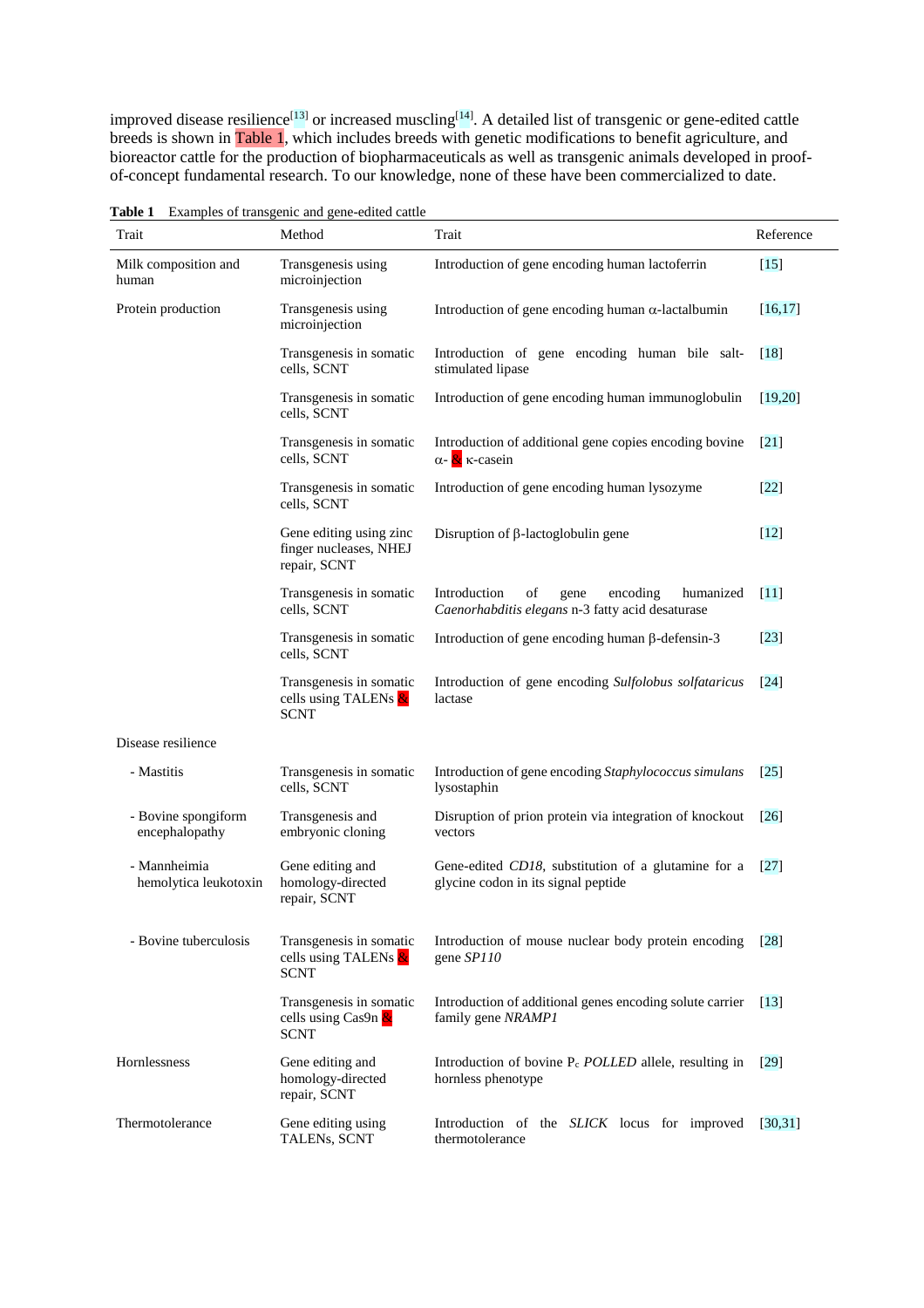| Increased muscle growth               | Gene editing using<br>TALEN <sub>mRNA</sub>                                              | Introduction of small deletions in the myostatin (GDF8)<br>gene by use of gene editing                     | $\lceil 14 \rceil$ |
|---------------------------------------|------------------------------------------------------------------------------------------|------------------------------------------------------------------------------------------------------------|--------------------|
| Other fundamental<br>research         |                                                                                          |                                                                                                            |                    |
| -Reverse transcribed<br>gene transfer | Transgenesis via<br>pronuclear injection of<br>retroviral vector DNA                     | Integration of hepatitis B surface antigen gene using a<br>retroviral vector                               | [32]               |
| -Marker assisted<br>selection         | Transgenesis via<br>transfection of somatic<br>cells with retroviral<br>vector DNA, SCNT | Integration of a $\beta$ -galactosidase-neomycin fusion gene<br>driven by cytomegalovirus promoter         | $\lceil 33 \rceil$ |
| -Lentiviral infection                 | Transgenesis in somatic<br>cells using lentiviral<br>vectors, SCNT                       | Integration of eGFP using lentiviral vector                                                                | $\lceil 34 \rceil$ |
| -Transposon integration               | Transgenesis via<br>microinjection of<br>transposon DNA                                  | Sleeping Beauty and Piggybac transposons used to<br>deliver sequences containing fluorescent protein genes | $\lceil 35 \rceil$ |
| -Targeted integration                 | Transgenesis in somatic<br>cells using TALENs &<br><b>SCNT</b>                           | Integration of eGFP in Rosa26 "safe locus"                                                                 | $\lceil 36 \rceil$ |

An overview of the technological developments and milestones in the genetic modification of cattle is shown in Fig. 1. Notably, the first transgenic bull, Herman, dates back to 1991 and marks the beginning of the era of genetic modification in cattle<sup>[15]</sup>. Herman was obtained by the use of pronuclear microinjection of recombinant DNA into bovine zygotes, at that time an effective method for transfecting mammalian cells. The DNA integration frequency and survival rate of microinjected embryos have been shown to be two important factors affecting the efficiency of this method in cattle<sup>[37,38]</sup>. Given the low efficiency of this method to produce live GM cattle, it is most likely that studies in subsequent years focused on increasing the survival rate of microinjected bovine zygotes<sup>[39,40]</sup>.





In 1998 the first GM cattle were obtained by use of somatic cell nuclear transfer (SCNT) performed with nuclei of genetically altered somatic cells<sup>[33]</sup>. SCNT can be used to obtain transgenic animals when the genome of the donor cells has been genetically modified to contain the desired traits<sup>[41]</sup>. Furthermore, SCNT is considered to have several advantages over microinjection, including (1) the genetic modification applied to donor cells can be verified before nuclear transfer and (2) targeted integration of DNA by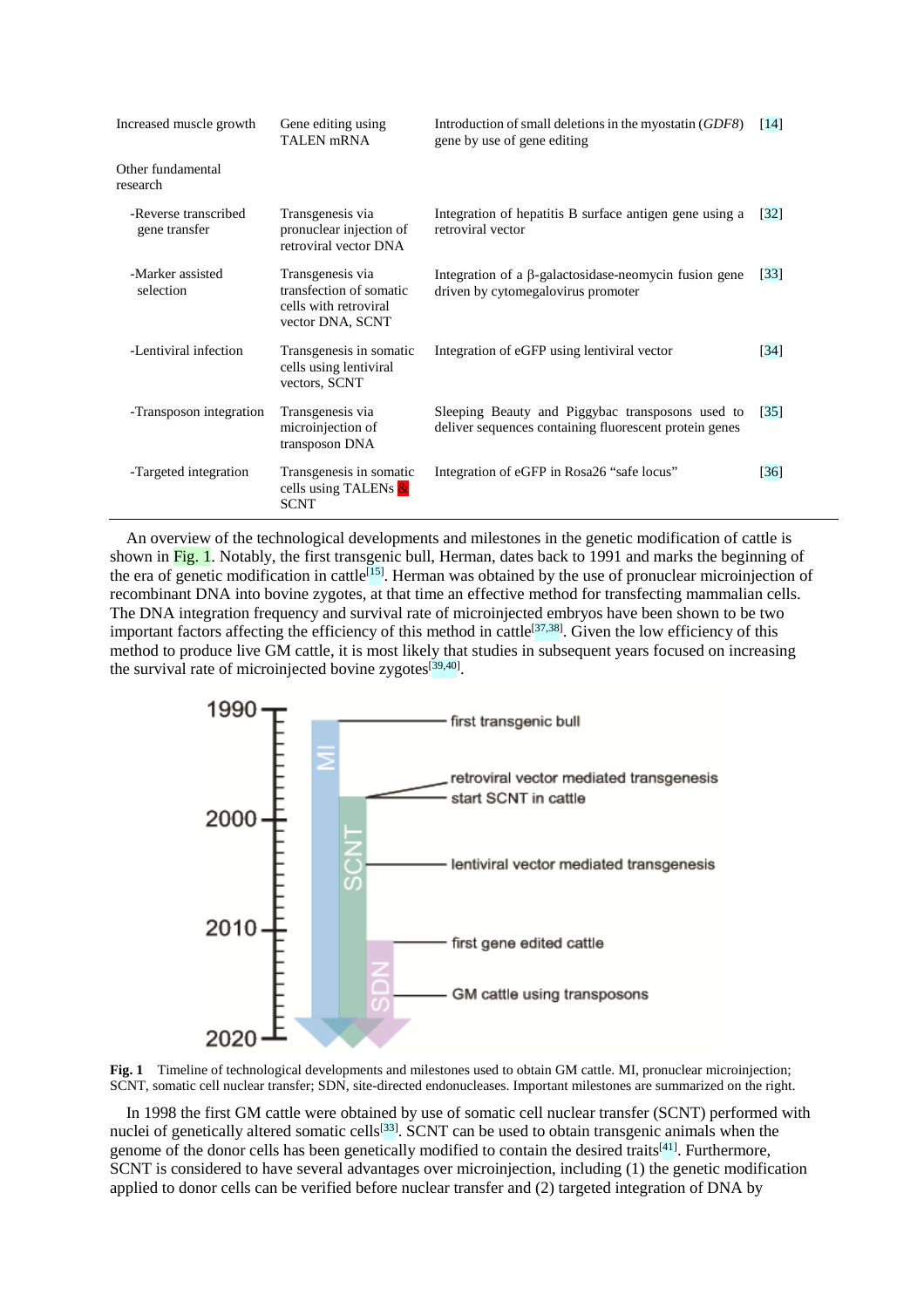homologous recombination is possible *in vitro*<sup>[42]</sup>. Other developments in genetic modification of cattle are the use of viral vectors in combination with SCNT or pronuclear injection, and perivitelline space injection of viruses or genetic constructs into fertilized bovine eggs before transferring them to dams<sup>[32,34]</sup>.

As shown in Fig. 1, technological developments over the years to develop GM cattle indicate that recent research has its main focus on the use of new gene editing technologies, including zinc finger nucleases, transcription activator-like effector nucleases (TALENs) and clustered regularly interspaced short palindromic repeats with associated protein 9 (CRISPR-Cas9), increasingly in combination with other techniques such as SCNT. Examples of gene editing in cattle are hornless and thermotolerant breeds developed by Recombinetics, Inc. in South America<sup>[29,30]</sup>. Hornless dairy cattle were obtained by introgression of the Pc *POLLED* allele responsible for hornlessness in bovine embryo fibroblasts by making use of TALENs and homology-directed repair. The gene-edited fibroblast cell lines were subsequently used to produce bovine embryos *in vitro*, by use of SCNT, and transferred to recipient dams. In a similar fashion, thermotolerant Angus cattle were obtained by introduction of the *SLICK* hair locus, responsible for less dense hair and increased thermal transpiration<sup>[30,43]</sup>. It is important to note that recent analysis of the genome of the hornless cattle developed by Carlson et al. revealed, in addition to the desired introduction of the Pc *POLLED* locus, an unintended duplication of Pc *POLLED* and chromosomal integration of the full-length repair template plasmid backbone<sup>[44,45]</sup>. These unintended plasmid integrations were also inherited by offspring of the gene-edited bulls<sup>[45]</sup>. No phenotypic effects other than hornlessness were evident in the gene-edited cattle.

Modifications of traits that have a beneficial impact on animal health and productivity will be likely candidates for commercialization. In particular, traits which improve animal health and welfare when altered using animal biotechnology may gain wider public acceptance since these are not only economically beneficial but also may prevent animal suffering. Many studies have been dedicated to the prevention of disease in cattle, for example protection against mastitis through the production of antimicrobial compounds such as lactoferrin, lysostaphin, and lysozyme<sup>[25]</sup>, prevention of bovine spongiform encephalopathy through mutation of the implicated PrP proteins<sup>[26]</sup> as well as resistance to *Mannheimia hemolytica*<sup>[27]</sup> and to bovine tuberculosis<sup>[13]</sup>. If it is demonstrated that these genetic alterations yield more disease resilient animals then these are likely candidates for future commercialization.

To our knowledge, the only gene-edited cattle that are likely candidates for market release in the near future are thermotolerant *SLICK* cattle<sup>[30,43]</sup> which are (currently) bred in Brazil. These gene-edited cattle are regarded as non-GM animals under Normative Resolution #16 in Brazil and may therefore be released for commercialization following a case-by-case assessment by the National Biosafety Technical Commission (CTNbio)<sup>[46]</sup>.

In addition to food production, cattle are also attractive for biopharmaceutical production because of several factors including (1) the large amounts of milk that can be produced daily containing the desired biochemical, (2) the scalability of production, (3) the limited number of animals needed to address the global demand for products such as growth hormone, (4) the post-translational modifications in a mammalian host, (5) the availability of existing technology to milk the animals and process the milk collected, (6) the safety of the matrix (milk) used, and (7) the economics of production compared to cell culture, for example. Owing to the high levels of containment and identity preservation required under national guidelines for working with recombinant DNA organisms and animals in particular, the likelihood of food products originating from these transgenic bioreactor cattle or from cattle used in fundamental research entering the food chain is small, but it will require dedicated traceability systems to safeguard the food chain in this respect.

### 4 Regulation of transgenic and gene-edited cattle

For genetic modification in livestock, for instance through transgenesis and more recently via genome editing technologies, cloning technologies are commonly employed, in particular SCNT, to aid in the development of the genetically altered animals. Application of the SCNT procedure, however, has its downsides as it increases the occurrence of placental as well as fetal abnormalities and thereby places a significant burden on animal health and welfare. It is important to note that other artificial breeding technologies, such as methods utilizing *in vitro* produced embryos, also increase the frequency of these anomalies occurring, albeit to a lesser extent than  $SCNT^{[47,48]}$ . Alternative strategies, such as gene editing in zygotes, provide an efficient methodology that avoids the need for SCNT and its associated developmental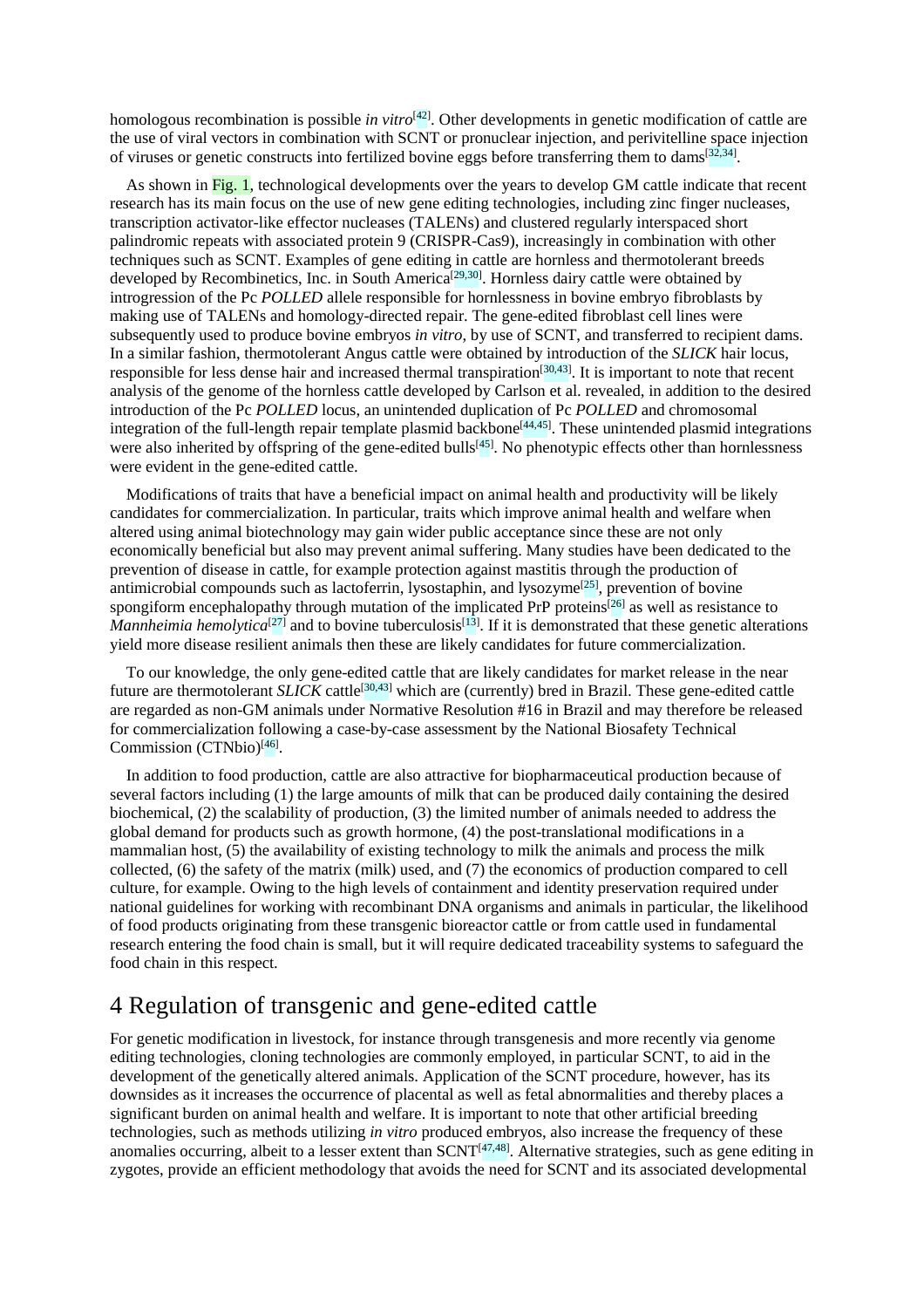defects<sup>[49,50]</sup>. The impact on animal health and welfare caused by the SCNT procedure is one of the reasons why governments have developed legislation and/or guidelines that cover the application of this technology<sup>[51]</sup>. Also, food products derived from cloned, transgenic and/or gene-edited livestock are likely to require regulatory approval as well as extensive safety assessments to ensure there is no adverse health risk for consumers of the products derived. Table 2 presents a summary of the regulation of animal cloning and transgenesis as well as gene editing in the EU and the main countries exporting beef to the EU, according to Eurostat<sup>[63]</sup>. Canada is also a major beef-exporting country and is also included because a freetrade agreement, the Comprehensive Economic and Trade Agreement (CETA), was started with the EU in 2017 that allows Canadian farmers to profit from beef exports to the EU, but only if they comply with EU regulations as there is no harmonization under CETA.

#### 4.1 Regulation in the European Union

Within the EU, food derived from animal clones comes from a novel breeding practice and is therefore deemed a novel food and regulated under the Novel Foods Regulation (EU) 2015/2283. Based on ethical and animal welfare considerations after advice from the European Group on Ethics in Science and New Technologies (EGE)<sup>[64]</sup> the European Commission decided to prohibit animal cloning until specific regulation is passed. Proposals for new legislation regarding the use of animal cloning for food production have been presented to the European Parliament, covering placing on the market of food products derived from animal clones<sup>[65]</sup>. The proposal calls for a ban in the EU on the release of these products on the market, based on the ethics and welfare concerns that were previously raised by the EGE as well as by the European Food Safety Authority (EFSA)<sup>[64,66]</sup>. The scope of this ban does not extend to products from healthy offspring of clones.

European regulation of GM animals falls under Directive 2001/18/EC for the environmental release of GM organisms (GMOs). In addition, placing on the market of food products derived from GMOs is regulated under Regulation (EC) No. 1829/2003. It is important to note that, according to a ruling by the Court of Justice of the European Union in July 2018 (Case C-528/16), organisms obtained by directed mutagenesis techniques (e.g., gene editing) are regarded as GMOs within the scope of Directive 2001/18/EC. Before release on the market, the EFSA Panel of experts on GMOs (GMO Panel) will perform a safety assessment of the GMO and derived food and feed products in question. This safety assessment by EFSA is required for approval, and will be further explained below. In addition, the European Commission's Directorate General for Public Health, Food Safety and Consumer Affairs recently consulted the EGE for general advice on ethical aspects of gene editing of animals.

#### 4.2 Regulation in the USA

In contrast to the EU, livestock animal cloning is not prohibited in the USA. The US Food and Drug Administration (FDA) issued guidance and a risk management plan for industry for the use of animal clones<sup>[53,54]</sup>. Furthermore, to decrease the frequency and impact of anomalies associated with the cloning procedure, the FDA collaborated with the International Embryo Transfer Society and issued a manual on animal care standards to aid cloning practitioners<sup>[67]</sup>.

Regulation in the USA specifies that, according to article  $201(g)$  of the Federal Food, Drug, and Cosmetic Act, the intentional alteration of animal genomes is deemed a new animal drug and therefore requires a New Animal Drug Application to be filed with and approved by the FDA. The altered genomic DNA is defined as the drug in the context of section 201(g) and refers to the intentionally altered region within the animal genome, through either targeted or random mutagenesis (e.g., transgenesis and gene editing)<sup>[55]</sup>. The FDA will perform a food safety assessment to evaluate whether food products derived from the GM animal are safe for human consumption. Furthermore, an environmental safety assessment, which complies with requirements of the National Environmental Policy Act, is performed by the FDA to evaluate the environmental impact of the genetically altered animal.

#### 4.3 Regulation in Canada

In Canada any food product that is deemed to be novel or food products that contain a novel genetic trait, through either transgenesis or gene editing, will require a pre-market safety assessment. Health Canada will perform these safety evaluations according to the Food and Drugs Act on a case-by-case basis. Genetically altered animals will also require further evaluation according to the Canadian Environmental Protection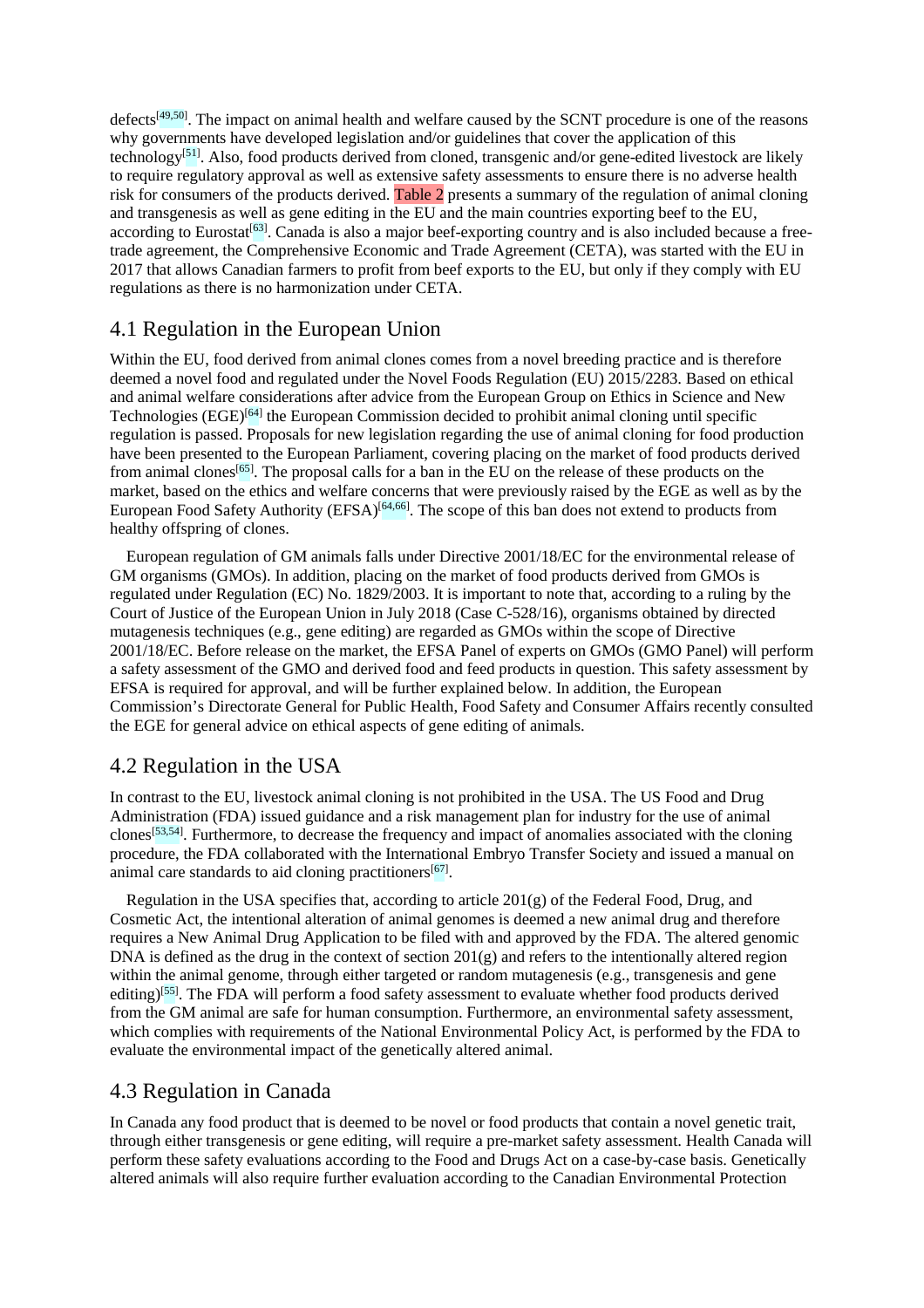Act. Although animal cloning is permitted in Canada, a statement by Health Canada in 2003 indicates that products from animal clones, as well as their progeny, are deemed to be novel foods and therefore are subject to the Food and Drug Regulations (Novel Foods) and to a pre-market safety assessment<sup>[56]</sup>.

| Country                       | Animal cloning                                                                                                                                                                                                                                                | Transgenic livestock                                                                                                                                                                                                                                             | Gene-edited livestock                                                                                                                                                                                                                                                            | Reference   |
|-------------------------------|---------------------------------------------------------------------------------------------------------------------------------------------------------------------------------------------------------------------------------------------------------------|------------------------------------------------------------------------------------------------------------------------------------------------------------------------------------------------------------------------------------------------------------------|----------------------------------------------------------------------------------------------------------------------------------------------------------------------------------------------------------------------------------------------------------------------------------|-------------|
| EU<br>member<br>states        | Prohibited, until specific<br>regulations on animal cloning<br>are in place                                                                                                                                                                                   | Requires approval according<br>to EU Directive 2001/18/EC<br>and Regulation (EC) No<br>1829/2003, safety assessment<br>performed by EFSA GMO<br>Panel                                                                                                            | Requires approval according<br>to EU Directive 2001/18/EC<br>and Regulation (EC) No<br>1829/2003, safety assessment<br>performed by EFSA GMO<br>Panel                                                                                                                            | $[52]$      |
| <b>USA</b>                    | Allowed, a risk management<br>plan and guidance for industry<br>have been issued by the FDA                                                                                                                                                                   | Requires approval according<br>to Federal FD <mark>&amp;</mark> C Act,<br>regulations for new animal<br>drugs as stated in 2009 FDA<br>Guidance for industry #187<br>(Draft guidance) and NEPA                                                                   | Requires approval according<br>to Federal FD <mark>&amp;</mark> C Act,<br>regulations for new animal<br>drugs as stated in 2009 FDA<br>Guidance for industry #187<br>(Draft guidance) and NEPA                                                                                   | $[53 - 55]$ |
| Canada                        | Allowed, food products of<br>cloned animals and clone<br>progeny are considered "novel<br>foods" and require pre-market<br>safety assessments according<br>to the regulations in Division<br>28, Part B, of the Food and<br>Drug Regulations (Novel<br>Foods) | Requires approval according<br>to the Canadian Environmental<br>Protection Act, 1999, the New<br><b>Substances Notification</b><br>Regulations (Organisms) and<br>Food and Drugs Act                                                                             | No specific policy on gene<br>editing, may be considered<br>"novel" and require case-by-<br>case safety assessment by<br><b>Health Canada</b>                                                                                                                                    | [56, 57]    |
| Argentina                     | Allowed                                                                                                                                                                                                                                                       | Requires approval according<br>to animal biotechnology<br>regulation, case-by-case<br>assessment by CONABIA                                                                                                                                                      | Requires approval according<br>to animal biotechnology<br>regulation, case-by-case<br>assessment by CONABIA                                                                                                                                                                      | [58]        |
| <b>Brazil</b>                 | Allowed, commercial animal<br>cloning mostly in partnership<br>with EMBRAPA, registration<br>of cloned cattle at ABCZ                                                                                                                                         | Requires approval according<br>to animal biotechnology<br>regulation, case-by-case<br>assessment by CTNBio                                                                                                                                                       | Requires approval according<br>to animal biotechnology<br>regulation, case-by-case<br>assessment by CTNBio, gene-<br>edited animals lacking<br>recombinant DNA are<br>regarded non-GM according to<br>Normative Resolution #16                                                   | [46]        |
| Australia<br>& New<br>Zealand | Allowed, generally in<br>confined research environment                                                                                                                                                                                                        | Requires approval according<br>to Gene Technology Act 2000,<br>by OGTR                                                                                                                                                                                           | Requires approval according<br>to Gene Technology Act 2000,<br>by OGTR, gene editing<br>techniques that do not<br>introduce new genetic material<br>are not regulated as GMOs                                                                                                    | $[59,60]$   |
| Uruguay                       | No specific legislation on<br>animal cloning, animal<br>biotechnology performed in<br>research institutes such as<br>Institut Pasteur in Montevideo<br>and the Animal Reproduction<br>Institute of Uruguay                                                    | No specific legislation on<br>animal biotechnology,<br>environmental release of<br>GMOs and biosecurity is<br>subject to prior authorization<br>by competent authorities, as<br>stated in article 23 of law N°<br>17,283 on the protection of the<br>environment | No specific legislation on gene<br>editing in animals, during a<br>meeting of the CAS the<br>minister of agriculture signed<br>a declaration in favor of gene<br>editing. Gene-edited animals<br>may be subject to prior<br>authorization according to law<br>$N^{\rm o}$ 17,283 | [61, 62]    |

**Table 2** Regulation of animal cloning, transgenesis and gene editing

Note: EFSA, European Food Safety Authority; FD&C Act, Food, Drug and Cosmetic Act; NEPA, National Environmental Policy Act; FDA, Food and Drug Administration; CONABIA, National Advisory Commission on Agricultural Biotechnology; EMBRAPA, Brazilian Agriculture and Livestock Research Enterprise; ABCZ, Brazilian Zebu Cattle Association; CTNBio, National Technical Biosafety Commission; OGTR, Office of the Gene Technology Regulator; CAS, Southern Agricultural Council.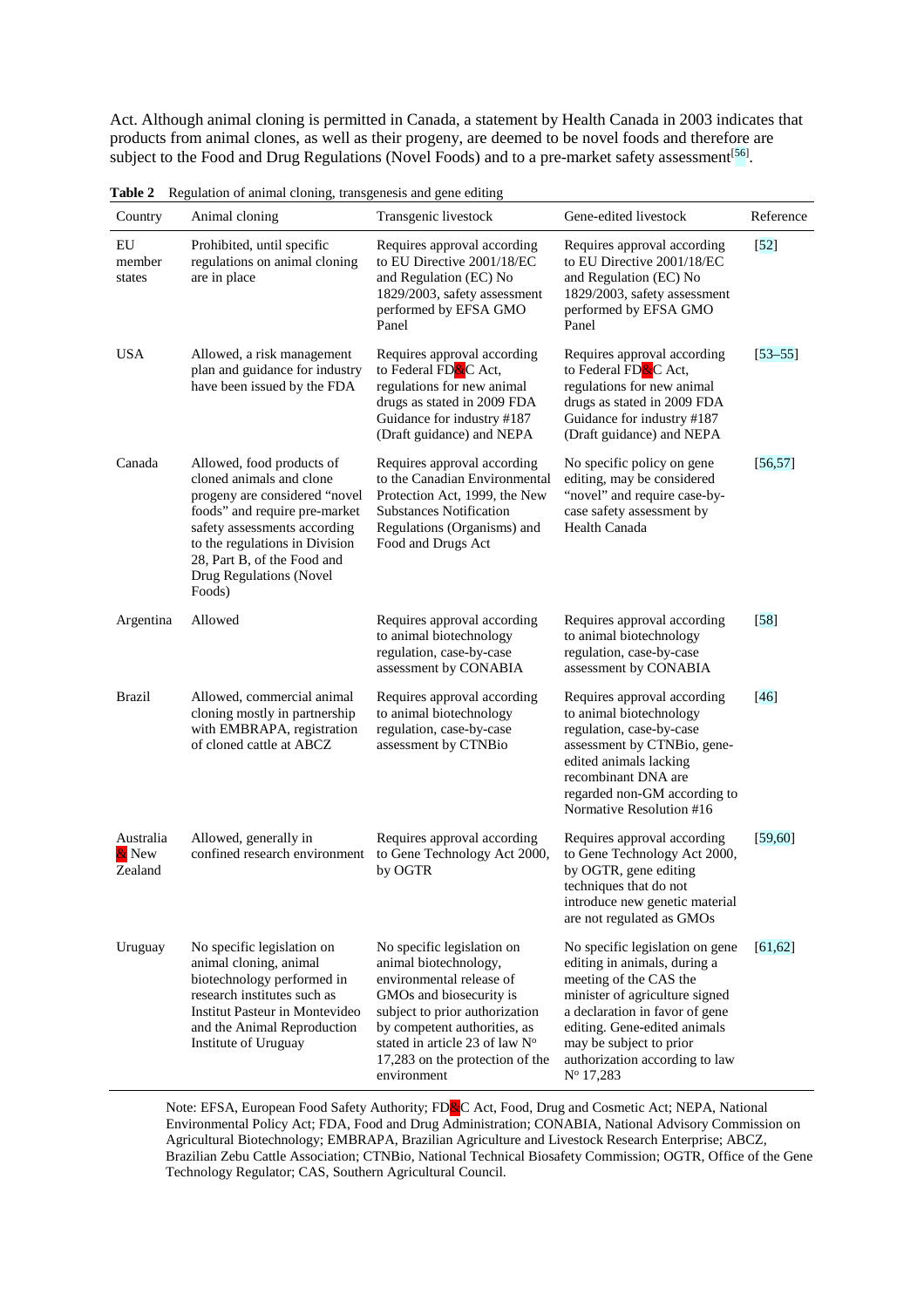#### 4.4 Regulation in Argentina

In Argentina the National Food Safety and Quality Service (SENASA) is responsible for the assessment of novel food products entering the market. SENASA recognizes that clones of food-producing animals are mainly used for breeding purposes and are not intended to be sold as food. However, with the increasing trend in the development of animal clones, the likelihood of food products with a clone origin similarly increases. After examination of assessments on the safety of food products from animal clones, it was decided that there was no scientific reason to regulate commercialization<sup>[58]</sup>.

Before release on the Argentinean market, GMOs are required to be evaluated by the National Advisory Committee on Agricultural Biotechnology, which is a multidisciplinary advisory agency that assesses new GMO events on a case-by-case basis, considering impact on the environment as well as risks to human or animal health. Furthermore, SENASA is responsible for the evaluation of the biosafety of food products derived from GMOs for consumption by humans and animals<sup>[58]</sup>.

#### 4.5 Regulation in Brazil

Animal cloning for commercial purposes is permitted in Brazil and is often done in partnership with the Brazilian Agriculture and Livestock Research Enterprise (EMBRAPA). However, there is mandatory registration of cloned production animals in the Genealogical Registry of Zebu Breeds. At present there is no regulation in place for cloned animals or products with a clone origin. However, a draft bill that is still before the Senate proposes to regulate the cloning of animals. It proposes, among other things, to make the Ministry of Agriculture, Livestock, and Food Supply responsible for the authorization of commercial sales and imports of cloned animals and their offspring for food purposes<sup>[46]</sup>.

Food-producing GM animals are subject to the approval of CTNbio on a case-by-case basis. Part of this approval is a full risk assessment and management of GMOs but certain modifications are exempt from regulation. According to Normative Resolution #16, new breeds developed using Precision Breeding Innovation, which includes New Breeding Technologies such as gene editing approaches, and that lack introduced recombinant DNA are exempt from GMO assessment.

#### 4.6 Regulation in Australia and New Zealand

In Australia and New Zealand no specific regulation is in place for animal cloning but in Australia cloned animals are subject to animal welfare legislation as well as the Australian code of practice for the care and use of animals for scientific purposes<sup>[59]</sup>. Similarly, in New Zealand there is no specific regulation concerning animal cloning. New Zealand's Animal Welfare Act 1999 covers the holding of both farmed and experimental animals, including cloned animals. Furthermore, cloned animals in New Zealand need to be documented and are required to have a unique cloned animal ear tag.

The commercialization of GM animals in Australia requires approval from the Office of the Gene Technology Regulator (OGTR). A detailed risk assessment is performed on the environmental impact as well as health implications. For these assessments the OGTR consults with relevant authorities such as the States and Territories, local councils, the Department of Agriculture, the Australian Pesticides and Veterinary Medicines Authority as well as with the public. Furthermore, a biosafety evaluation of the GM animal food products is carried out by Food Standards Australia New Zealand (FSANZ). In a recent review of the Gene Technology Act it was concluded that genetically altered organisms obtained using techniques that do not introduce new genetic material are exempt from regulation. This includes site-directed nuclease techniques (e.g., CRISPR-Cas9) that create small changes, oligo-directed mutagenesis and some RNA interference methods<sup>[60,68]</sup>.

In New Zealand the release into the environment of living organisms that do not already exist in New Zealand, including GMOs, is regulated by the Hazardous Substances and New Organisms Act 1996. Approval by the Environmental Protection Authority of New Zealand (NZ EPA) is required prior to commercialization of a novel GMO. Regarding GM foods, a biosafety evaluation is conducted by FSANZ according to the Food Standards Code of Australia and New Zealand.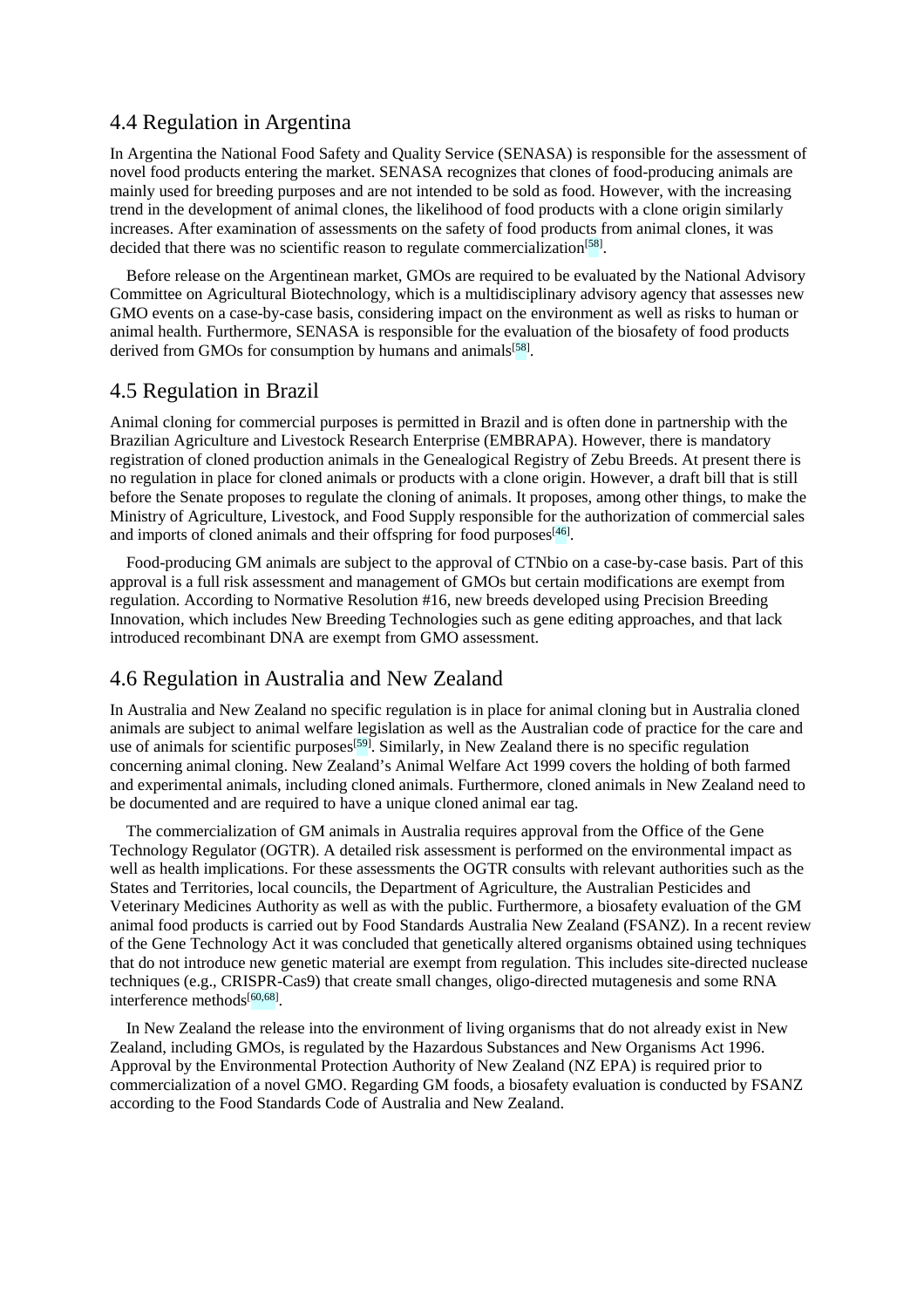#### 4.7 Regulation in Uruguay

In Uruguay, animal biotechnology (including cloning) is not specifically regulated<sup>[61]</sup>. However, the environmental release of GMOs is regulated in Law  $N^{\circ}$  17,283 on environmental protection which also states that, before release, authorization by competent authorities is required. Regulation and biosafety of GMOs mainly focuses on the genetic modification and environmental introduction of GM vegetables, as specified in Regulation N°65<sup>[69]</sup>. For commercialization of these GMOs, authorization is required from the National Biosafety Commission (GNBio). GNBio evaluates GMO applications on a case-by-case basis.

Together with the ministers of agriculture from Brazil, Paraguay, Chile and Argentina, Uruguay signed a declaration in favor of the application of gene editing at a ministerial meeting of the Southern Agricultural Council in 2018<sup>[70]</sup>. This declaration recognizes that current regulatory frameworks and safety standards for the commercialization of biotechnology products are sufficient for evaluation of gene editing derived products. In addition to this declaration, the government of Uruguay passed a law (Law  $N^{\circ}$  19,317) for the promotion of biotechnology. Biotechnological innovation and its application are regarded as being in the national interest and this new law is meant to boost the economy as well as sustainable development of the country.

## 5 Safety assessment of products derived from transgenic and geneedited cattle

Similar to foods derived from GM plants and microorganisms, an internationally harmonized approach has been developed for the safety assessment of foods derived from GM animals. In 2008 the Codex Alimentarius Commission published guidelines toward this end $[71]$ . This commission is an intergovernmental body of which many countries (188) and the EU are members. It was established through a collaboration between two UN organizations, namely the World Health Organization and the Food Agriculture Organization (FAO). Codex develops internationally harmonized standards, standard procedures and guidelines for the quality and safety of foods. These also serve as a reference in disputes over internationally traded food products and therefore should be implemented by member states into their own national food safety systems.

Central to the recommended safety assessment approach within these Codex guidelines for foods derived from GM animals is the comparison between the GM animal and a non-GM counterpart with a history of safe use in order to identify hazards that are new or that have been changed as a result of the genetic modification. The latter relates to both intended and unintended effects of the genetic modification. The document also recognizes that precise DNA targeting methods, such as homologous recombination, may reduce the occurrence of unintended effects, while molecular analytical tools may help identify changes at the level of gene transcription and translation. The safety assessment needs to include procedures to assess the relevance of any hazards found, following a weight-of-evidence approach as no single test will be fully predictive in this regard. However, the Codex guideline does not include considerations of animal welfare.

As regards the information to be provided on the materials and methods used for the modification, this includes the following items.

• General background information on the recipient animal such as history of food production, known adverse effects related to genotype and phenotype, potential toxicity and allergenicity, and reservoir for zoonotic pathogens.

• Information on the donor organism (not necessarily animals) such as pathogenicity, toxicity, allergenicity and history of use in food production.

- The genetic modification, including:
- (1) the procedure for introducing DNA such as whether zoonotic pathogens, for example viruses, were used for the transfer including, for example, details on their host range, and
- (2) the DNA construct used to transform the recipient animals, including the nature and function of the various elements.

• Procedures and techniques to obtain the first GM animal for example, microinjection with DNA or somatic cell nuclear transfer using transgenic nuclei. This also includes the breeding process using these founder animals to obtain food-producing GM animals.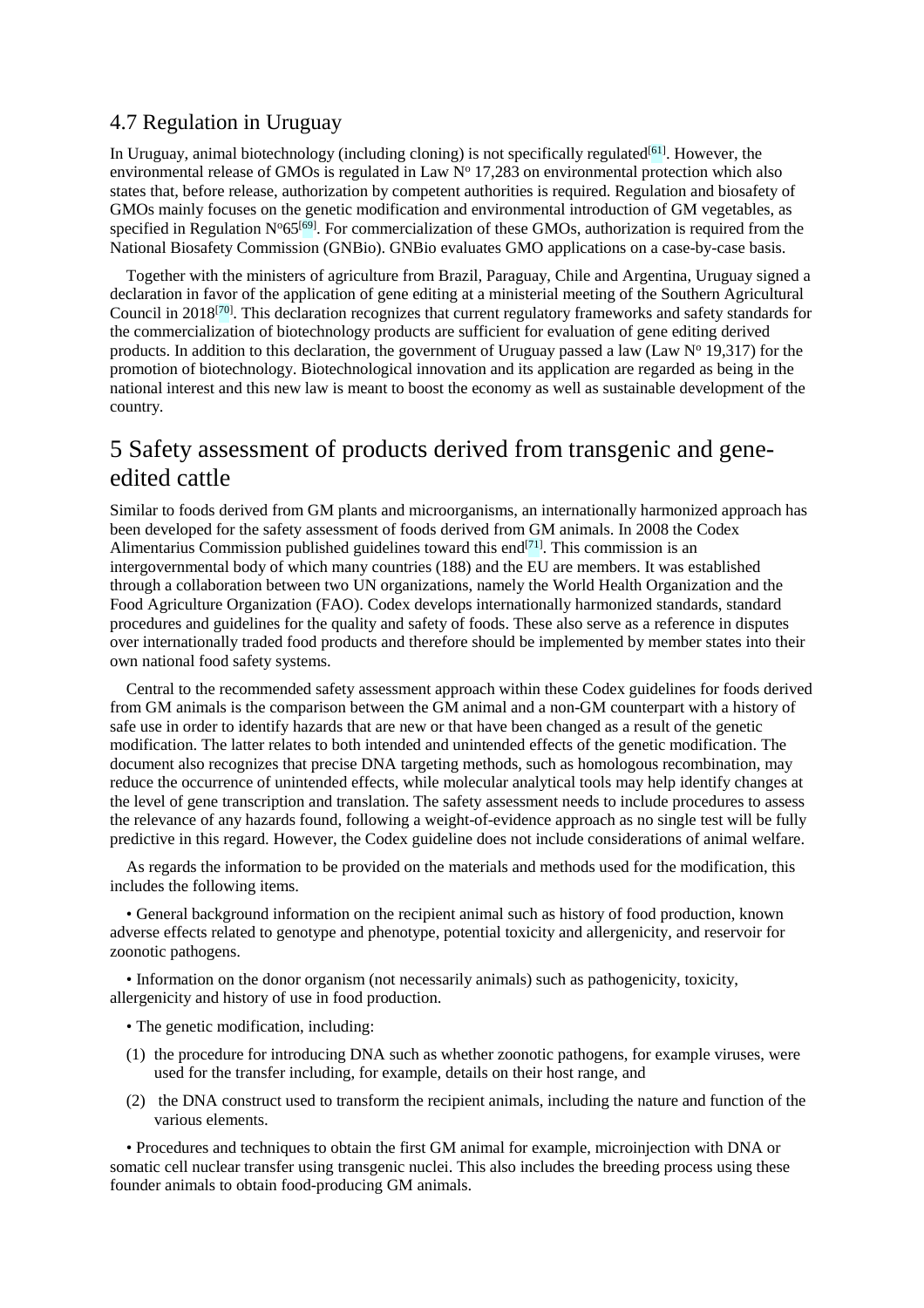• Characterization of the inserted DNA including the inserted elements and their orientation, and the possible presence of new open reading frames obtained by insertion. Also, the formation of newly expressed products such as transgenic proteins need to be described and where, when and at which levels these are expressed. Potential changes as compared with the construct used, such as rearrangements and mutations, need to be reported.

For the comparative assessment, a compositional analysis of key components is recommended of the GM animal versus its non-GM counterparts. This is to verify that no changes in the nutritional components have taken place that may negatively impact consumer health. To this end, specific husbandry conditions or environments and other factors such as physiologic cycles ideally need to be matched for the GM animal and its comparators, although this may not always be feasible. This also holds true for the selection of a counterpart that is as close as possible to the GM test animal.

The following details are recommended for the food safety assessment of the GM animals.

• The health of the GM animal. This is based on, *inter alia*, the practice of having only healthy animals used for food production to pursue the safety of derived products. These data need to include at least general health and performance parameters such as growth and reproduction.

• Possible toxicity or bioactivity of newly expressed non-nucleic products. For proteins, this would entail:

- (1) similarity of the primary structure (amino acid sequence) with those of toxic proteins as identified in bioinformatics-based comparisons,
- (2) stability to degradation by physiologic protein-degrading enzymes in model digestive systems, and
- (3) oral toxicity studies in laboratory animals, if needed, such as for new proteins that bear no similarity to other proteins that have already been consumed safely with foods.

• Potential allergenicity, that is the capacity to provoke allergic reactions. Similar to the assessment of toxicity, this entails a bioinformatics-guided comparison with known allergenic proteins and *in vitro* degradability by proteases. Animal models are not recommended and this may be related to the fact that these are still in development and non-validated for this purpose.

• Nutritional assessment of any intended nutritional modifications, also taking into account the consumption figures for animal-derived products in specific population groups.

• Other factors, such as the propensity to accumulate toxic chemicals and the recommended avoidance of the use of antibiotic resistance selection genes<sup>[71]</sup>.

Extending on this Codex document by Codex Alimentarius is the guidance document published by the EFSA Panel of experts on GM organisms (EFSA GMO Panel) jointly with that of the panel on animal health and welfare. This guidance document provides more detailed requirements for the various items and a number of additional items to consider as follows.

• The types of samples (edible tissues and products) to be taken from the different species for compositional analysis.

• More specifics on the statistical analysis, including a test of difference and possibly also an equivalence test (if reference animal data can be included). In addition, it is recognized that the testing may also involve additional comparators and different environments if the purpose of the modification is to substantially alter the nature of the GM animal or expand its potential cultivation environment.

• The possibility of conducting whole-food feeding studies not only in laboratory rodents but also in other species of interest such as livestock target species.

• Animal health and welfare studies: more details and an expanded set of possible parameters are provided, beyond growth and reproduction, such as immune function, welfare, and pre-birth parameters.

• Allergenicity studies in possible changes in the *intrinsic* allergen repertoire of the recipient animals<sup>[72]</sup>.

Particularly important are the health and welfare of the animal since this is also considered to be an essential indicator of potential safety issues for products derived from these animals, besides the well-being of the animal itself. Similar to what is done for the comparison of compositional characteristics, information on the bandwidth of health and welfare-related characteristics in normal populations of non-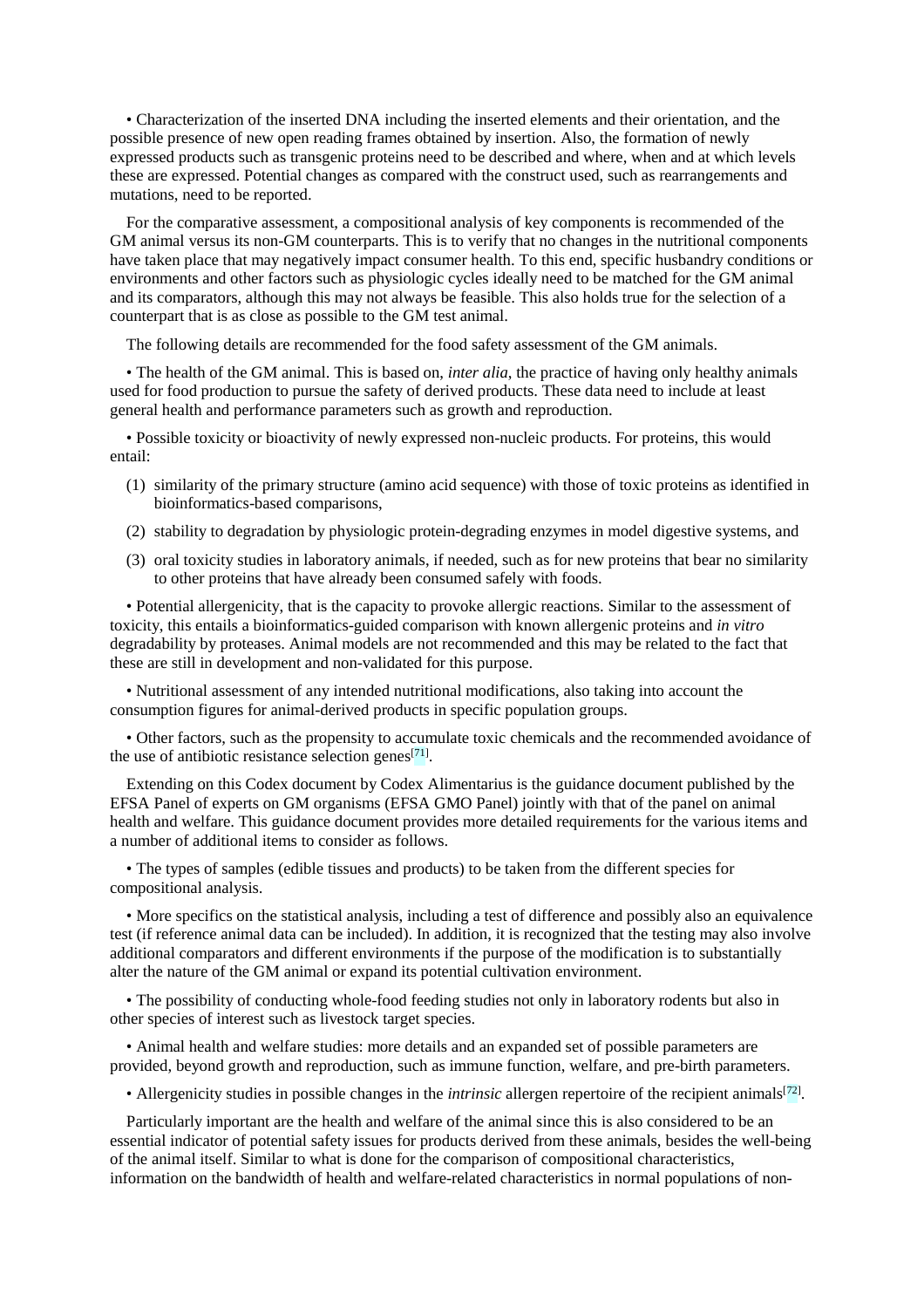GM animal breeds serves as background information on what is considered permissible for new GM breeds. Reproductive parameters in particular are considered to be important indicators of the health and physiology of the animals. Moreover, monitoring the vaccination response may provide insights into the immune function of the animal. Other critical indicators of health issues such as feed intake, performance, and disease incidence, may likewise be included in a comparative safety assessment. These parameters are to be monitored throughout the various life stages of the GM animals and their comparators, also including the prenatal stages and birthweights, for example. In addition, testing will successively go through the laboratory, experimental farm and field trial stages, with increasing numbers of animals and the possibility of testing animals under real-life conditions. This way, the experimental design and statistical procedures can be applied so that they will specifically assess the impacts of the genetic modification, even when they occur at low frequency<sup>[72]</sup>.

The assessment of animal welfare will generally focus on the ability of the animal to display its natural behavior and development, and it is important to use multiple indicators in the comparative analysis as the absence of an effect on one indicator does not necessarily imply that the welfare is good. Decisions on which indicators to use should be decided on a case-by-case basis and can be guided by preliminary tests conducted during the laboratory phase. A range of different conditions that the animals may encounter during commercial practice should be covered such as climate, housing and management, and diseasecausing agents. If negative effects are noted at an early stage, a decision needs to be made as to whether it is still permissible to proceed with testing to the next stage<sup>[72]</sup>.

In summary, the comparative approach commonly applied to GM plants is also applicable to animals, although specific circumstances apply, making it more difficult, for example, to perform comparative analyses in multiple locations with large sets of reference animals.

## 6 Detection and traceability of products derived from transgenic and gene-edited cattle

In cattle breeding there is a long-standing practice of animal identification and recording, primarily for breeding purposes and to maintain pedigree details. These systems have been further developed over the last century and have seen further global standardization in recent years. In 2016 the FAO published their guidance on the development of integrated multipurpose animal recording systems to ensure global compatibility of animal registration systems<sup>[73]</sup>. In these guidelines, however, the application of cloning or modern biotechnological techniques and related traceability aspects are not covered because regulations related to these aspects differ among countries.

There are currently no cost-effective methods to screen for or identify (products derived from) cloned animals<sup>[51,74]</sup>. Traceability, when required, will depend primarily on documentary control. However, more openness and standardization in supply chains will be required for this strategy to be effective that may include products from cloned animals or their progeny.

The situation regarding GM animals is different. If GM animals are to be notified for market approval in the EU, applicants must provide an analytical method that will be able to specifically identify the animal line for which authorization is sought. While this may not be the case in other jurisdictions, the anticipated market introduction of AquAdvantage salmon in North America, where it already received market approval<sup>[2]</sup>, shows the need for such detection methods among private sector parties, including producers of salmon labeled as "certified non-GMO"<sup>[75]</sup>. Notably, the GeneScan subsidiary of the EuroFins company has developed a DNA detection method for this purpose<sup>[76]</sup>. In such cases where methods are available it will be feasible to set up screening strategies that will be able to detect derived food products.

This will not be so straightforward for the more recent category of gene-edited animals that may or may not be considered to be GM animals under the respective regulatory regimes. First of all, as the modifications may be minor it may not be possible to distinguish these genetic alterations from similar changes in animal genomes that may occur naturally over time. Secondly, as these animals may not be subject to approval systems in different parts of the world, the details of the genetic modifications may not be shared in common databases, thus severely hampering the options of effective traceability of the respective animal lines and breeds and related products in other countries where the traceability would basically be a requirement. This aspect will require further attention in the years to come, with a focus on those products that may require further assessment from a safety point of view.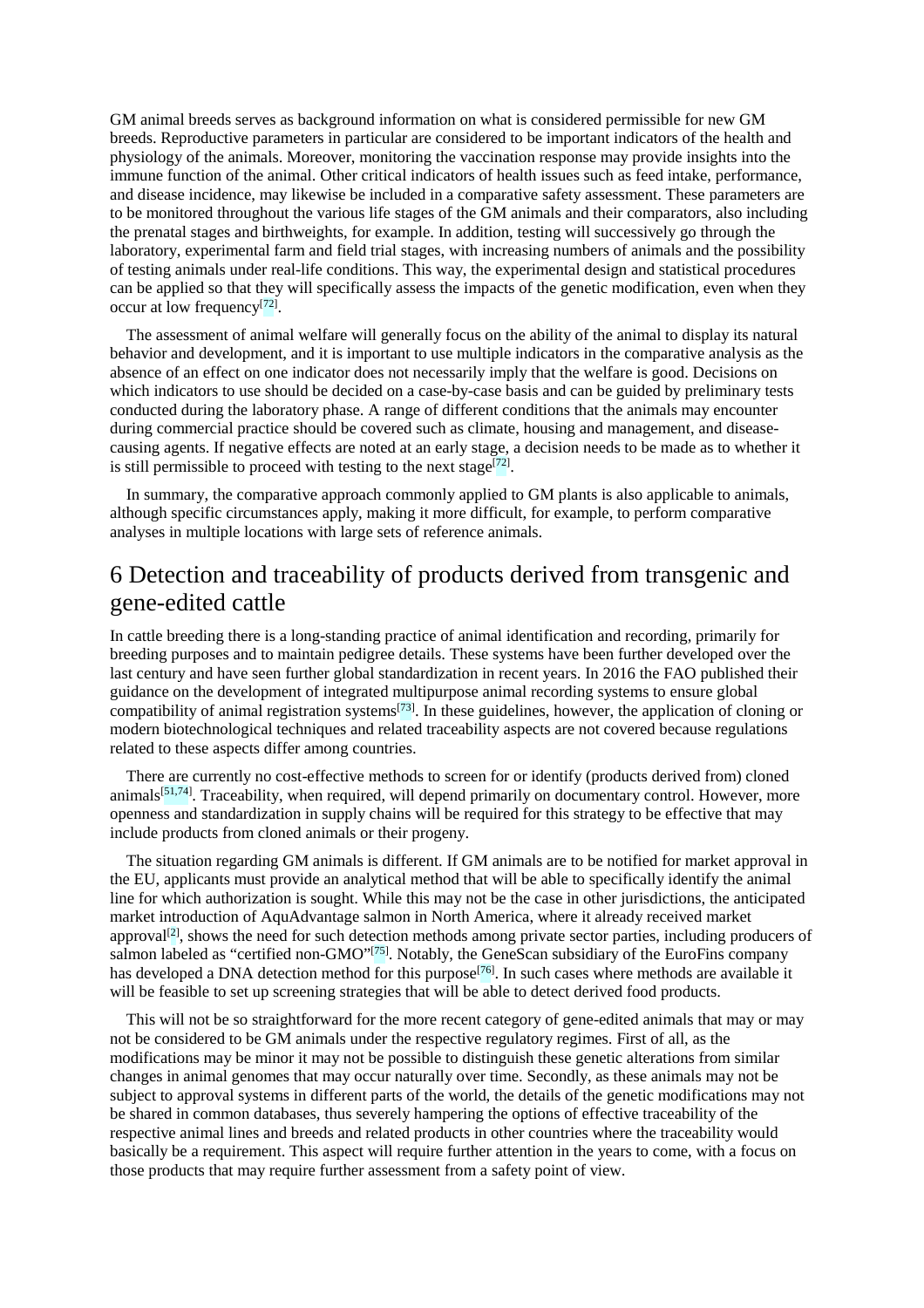## 7 Concluding remarks

Although experimental transgenic cattle have been around since the 1990s, none has yet been commercialized for food and feed production. The recent emergence of gene editing techniques may in the near future change the landscape of cattle biotechnology, as there will be more options to alter specific traits. The targeting of gene edits toward key influential genetic sequences will be facilitated by the vast amount of genomic, production and breeding data that are collected systematically for commercial dairy and beef cattle. These techniques are generally applied in strategies that include cloning steps (such as SCNT). Products of cloned animals are regulated in only some parts of the world, and this hampers effective traceability strategies as there are no methods available that can reliably distinguish products from cloned animals from similar non-cloned products.

Also, in the case of GM animals, regulations are becoming divergent, with some countries regulating all gene-edited animals as GMOs, whereas others exempt those with minor modifications. Regarding the safety of the products derived from these transgenic or gene-edited cattle, here again, regulatory requirements may differ under different legislation, but in general the health and welfare of the resulting animals will be considered important indicators of potential safety issues for the derived products, as is the case for non-GM products.

Internationally harmonized guidelines for assessing the safety of foods derived from transgenic animals have been developed by Codex Alimentarius, but these do not include aspects of animal welfare. Other organizations such as EFSA in Europe explicitly include aspects of animal health and welfare in the premarket assessment of GM animals for food and feed purposes. In practice, gene-edited animals will pose challenges in relation to aspects of traceability in the food chain. So far, to our knowledge, no GM bovine, either transgenic or gene-edited, has reached the market, though developments indicate this may happen soon on a limited scale, such as in South America. When gene editing of livestock becomes more of a standard globally, it may need further consideration of how to effectively monitor the animal production chain for new, edited traits that may not have been assessed for aspects of safety for humans and the environment, in addition to aspects of animal welfare. Available knowledge of the respective host elite breeds will form a good basis for effective monitoring in this respect.

**Acknowledgements** This work was supported by the Ministry of Agriculture, Nature and Food Quality of the Netherlands (WOT-02-002-001/002).

**Compliance with ethics guidelines** Jan Pieter van der Berg, Gijs A. Kleter, Evy Battaglia, Martien A. M. Groenen, and Esther J. Kok declare that they have no conflicts of interest or financial conflicts to disclose.

This article is a review and does not contain any studies with human or animal subjects performed by any of the authors.

#### **References**

Tait-Burkard C, Doeschl-Wilson A, McGrew M J, Archibald A L, Sang H M, Houston R D, Whitelaw C B, Watson M. Livestock 2.0—genome editing for fitter, healthier, and more productive farmed animals. *Genome Biology*, 2018, **19**(1): 204 [doi:10.1186/s13059-018-1583-1](https://doi.org/10.1186/s13059-018-1583-1) [PMID:30477539](https://doi.org/10.1186/s13059-018-1583-1)

2. U.S. Food and Drug Administration (FDA). AquAdvantage Salmon Approval Letter and Appendix (NADA 141–454). Available at FDA website on September 1, 2019

3. Miglior F, Fleming A, Malchiodi F, Brito L F, Martin P, Baes C F A. A 100-year review: identification and genetic selection of economically important traits in dairy cattle. *Journal of Dairy Science*, 2017, **100**(12): 10251–10271 [doi:10.3168/jds.2017-12968](https://doi.org/10.3168/jds.2017-12968) [PMID:29153164](https://doi.org/10.3168/jds.2017-12968)

4. Haires W. What is an EBV and how can it help you? Available at The Cattle Site on September 1, 2019

5. Mrode R, Ojango J M K, Okeyo A M, Mwacharo J M. Genomic selection and use of molecular tools in breeding programs for indigenous and crossbred cattle in developing countries: current status and future prospects. *Frontiers in Genetics*, 2019, **9**: 694 [doi:10.3389/fgene.2018.00694](https://doi.org/10.3389/fgene.2018.00694) [PMID:30687382](https://doi.org/10.3389/fgene.2018.00694)

6. Hayes B J, Lewin H A, Goddard M E. The future of livestock breeding: genomic selection for efficiency, reduced emissions intensity, and adaptation. *Trends in Genetics*, 2013, **29**(4): 206–214 [doi:10.1016/j.tig.2012.11.009](https://doi.org/10.1016/j.tig.2012.11.009) [PMID:23261029](https://doi.org/10.1016/j.tig.2012.11.009)

7. Moore S G, Hasler J F A. A 100-year review: reproductive technologies in dairy science. *Journal of Dairy Science*, 2017, **100**(12): 10314–10331 [doi:10.3168/jds.2017-13138](https://doi.org/10.3168/jds.2017-13138) [PMID:29153167](https://doi.org/10.3168/jds.2017-13138)

8. Mikkola M. Superovulation and embryo transfer in dairy cattle—effect of management factors with emphasis on sexsorted semen (Academic Dissertation). Finland: *University of Helsinki,* 2017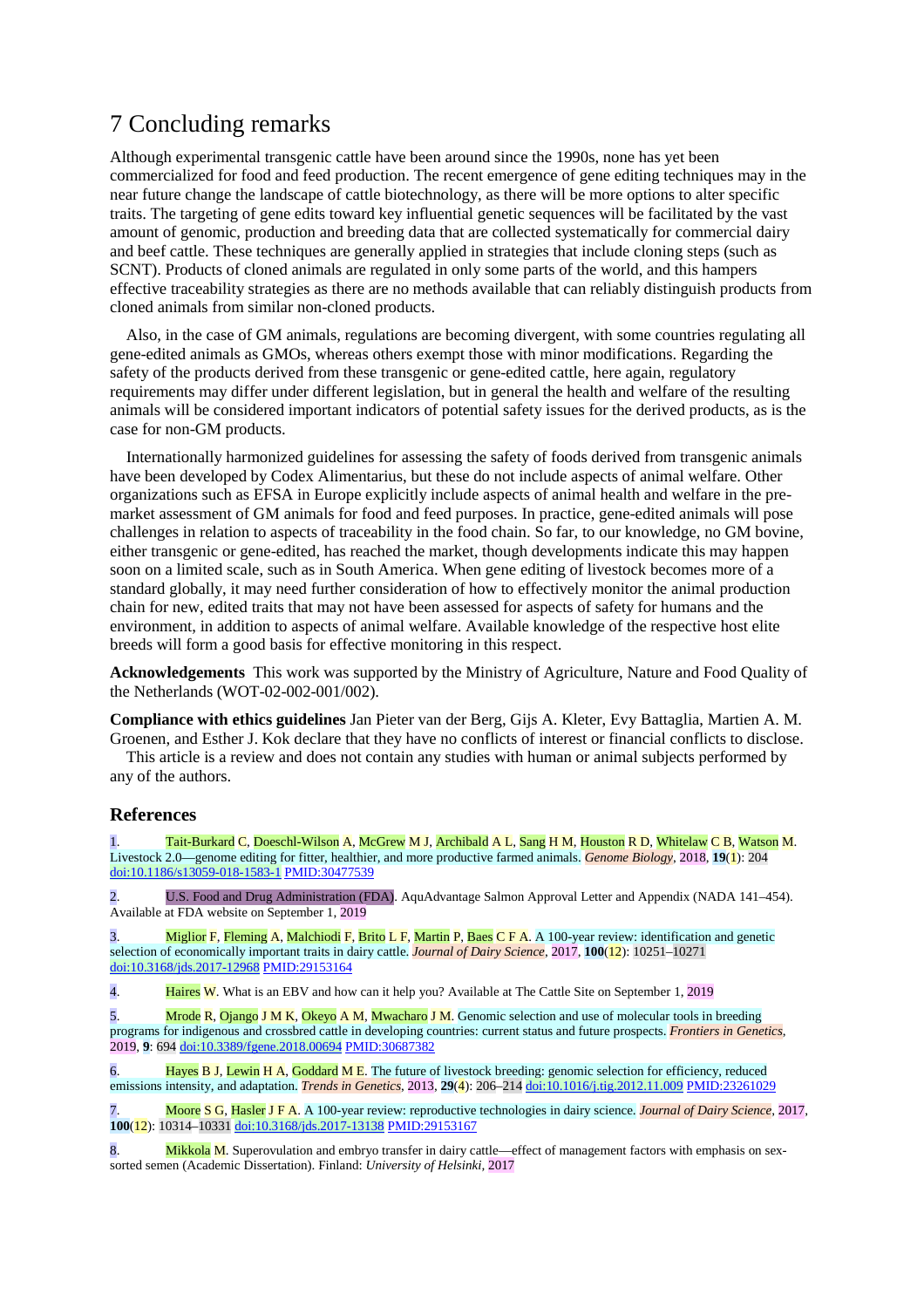Seidel G E, Moore Seidel S. Training Manual for Embryo Transfer in Cattle (FAO Animal Production and Health Paper 77). Rome: *Food and Agriculture Organization of the United Nations*, 1991

10. Tavares K C S, Carneiro I S, Rios D B, Feltrin C, Ribeiro A K C, Gaudêncio-Neto S, Martins L T, Aguiar L H, Lazzarotto C R, Calderón C E M, Lopes F E M, Teixeira L P R, Bertolini M, Bertolini L R. A fast and simple method for the polymerase chain reaction-based sexing of livestock embryos. *Genetics and Molecular Research*, 2016, **15**(1): gmr7476 [doi:10.4238/gmr.15017476](https://doi.org/10.4238/gmr.15017476) [PMID:27050974](https://www.ncbi.nlm.nih.gov/entrez/query.fcgi?cmd=Retrieve&db=PubMed&list_uids=27050974&dopt=Abstract)

11. Wu X, Ouyang H, Duan B, Pang D, Zhang L, Yuan T, Xue L, Ni D, Cheng L, Dong S, Wei Z, Li L, Yu M, Sun Q Y, Chen D Y, Lai L, Dai Y, Li G P. Production of cloned transgenic cow expressing omega-3 fatty acids. *Transgenic Research*, 2012, **21**(3): 537–543 [doi:10.1007/s11248-011-9554-2](https://doi.org/10.1007/s11248-011-9554-2) [PMID:21918821](https://doi.org/10.1007/s11248-011-9554-2)

12. Yu S, Luo J, Song Z, Ding F, Dai Y, Li N. Highly efficient modification of beta-lactoglobulin (*BLG*) gene via zinc-finger nucleases in cattle. *Cell Research*, 2011, **21**(11): 1638–1640 [doi:10.1038/cr.2011.153](https://doi.org/10.1038/cr.2011.153) [PMID:21912434](https://doi.org/10.1038/cr.2011.153)

13. Gao Y, Wu H, Wang Y, Liu X, Chen L, Li Q, Cui C, Liu X, Zhang J, Zhang Y. Single Cas9 nickase induced generation of *NRAMP1* knockin cattle with reduced off-target effects. *Genome Biology*, 2017, **18**(1): 13 [doi:10.1186/s13059-016-1144-4](https://doi.org/10.1186/s13059-016-1144-4) [PMID:28143571](https://www.ncbi.nlm.nih.gov/entrez/query.fcgi?cmd=Retrieve&db=PubMed&list_uids=28143571&dopt=Abstract)

14. Proudfoot C, Carlson D F, Huddart R, Long C R, Pryor J H, King T J, Lillico S G, Mileham A J, McLaren D G, Whitelaw C B A, Fahrenkrug S C. Genome edited sheep and cattle. *Transgenic Research*, 2015, **24**(1): 147–153 [doi:10.1007/s11248-014-](https://doi.org/10.1007/s11248-014-9832-x) [9832-x](https://doi.org/10.1007/s11248-014-9832-x) [PMID:25204701](https://www.ncbi.nlm.nih.gov/entrez/query.fcgi?cmd=Retrieve&db=PubMed&list_uids=25204701&dopt=Abstract)

15. Krimpenfort P, Rademakers A, Eyestone W, van der Schans A, van den Broek S, Kooiman P, Kootwijk E, Platenburg G, Pieper F, Strijker R, de Boer H. Generation of transgenic dairy cattle using '*in vitro*' embryo production. *Nature Biotechnology*, 1991, **9**(9): 844–847 [doi:10.1038/nbt0991-844](https://doi.org/10.1038/nbt0991-844) [PMID:1367358](https://doi.org/10.1038/nbt0991-844)

16. Wang J, Yang P, Tang B, Sun X, Zhang R, Guo C, Gong G, Liu Y, Li R, Zhang L, Dai Y, Li N. Expression and characterization of bioactive recombinant human α-lactalbumin in the milk of transgenic cloned cows. *Journal of Dairy Science*, 2008, **91**(12): 4466–4476 [doi:10.3168/jds.2008-1189](https://doi.org/10.3168/jds.2008-1189) [PMID:19038921](https://doi.org/10.3168/jds.2008-1189)

17. Eyestone W H. Production and breeding of transgenic cattle using *in vitro* embryo production technology. *Theriogenology*, 1999, **51**(2): 509–517 [doi:10.1016/S0093-691X\(98\)00244-1](https://doi.org/10.1016/S0093-691X(98)00244-1) [PMID:10729109](https://doi.org/10.1016/S0093-691X(98)00244-1)

18. Chen S H, Vaught T D, Monahan J A, Boone J, Emslie E, Jobst P M, Lamborn A E, Schnieke A, Robertson L, Colman A, Dai Y, Polejaeva I A, Ayares D L. Efficient production of transgenic cloned calves using preimplantation screening. *Biology of Reproduction*, 2002, **67**(5): 1488–1492 [doi:10.1095/biolreprod.102.006981](https://doi.org/10.1095/biolreprod.102.006981) [PMID:12390880](https://doi.org/10.1095/biolreprod.102.006981)

19. Kuroiwa Y, Kasinathan P, Choi Y J, Naeem R, Tomizuka K, Sullivan E J, Knott J G, Duteau A, Goldsby R A, Osborne B A, Ishida I, Robl J M. Cloned transchromosomic calves producing human immunoglobulin. *Nature Biotechnology*, 2002, **20**(9): 889–894 [doi:10.1038/nbt727](https://doi.org/10.1038/nbt727) [PMID:12172556](https://doi.org/10.1038/nbt727)

20. Grosse-Hovest L, Müller S, Minoia R, Wolf E, Zakhartchenko V, Wenigerkind H, Lassnig C, Besenfelder U, Müller M, Lytton S D, Jung G, Brem G. Cloned transgenic farm animals produce a bispecific antibody for T cell-mediated tumor cell killing. *Proceedings of the National Academy of Sciences of the United States of America*, 2004, **101**(18): 6858–6863 [doi:10.1073/pnas.0308487101](https://doi.org/10.1073/pnas.0308487101) [PMID:15105446](https://doi.org/10.1073/pnas.0308487101)

21. Brophy B, Smolenski G, Wheeler T, Wells D, L'Huillier P, Laible G. Cloned transgenic cattle produce milk with higher levels of β-casein and κ-casein. *Nature Biotechnology*, 2003, **21**(2): 157–162 [doi:10.1038/nbt783](https://doi.org/10.1038/nbt783) [PMID:12548290](https://doi.org/10.1038/nbt783)

22. Yang B, Wang J, Tang B, Liu Y, Guo C, Yang P, Yu T, Li R, Zhao J, Zhang L, Dai Y, Li N. Characterization of bioactive recombinant human lysozyme expressed in milk of cloned transgenic cattle. *PLoS One*, 2011, **6**(3): e17593 [doi:10.1371/journal.pone.0017593](https://doi.org/10.1371/journal.pone.0017593) [PMID:21436886](https://doi.org/10.1371/journal.pone.0017593)

23. Yu Y, Wang Y, Tong Q, Liu X, Su F, Quan F, Guo Z, Zhang Y. A site-specific recombinase-based method to produce antibiotic selectable marker free transgenic cattle. *PLoS One*, 2013, **8**(5): e62457 [doi:10.1371/journal.pone.0062457](https://doi.org/10.1371/journal.pone.0062457) [PMID:23658729](https://www.ncbi.nlm.nih.gov/entrez/query.fcgi?cmd=Retrieve&db=PubMed&list_uids=23658729&dopt=Abstract)

24. Su X, Wang S, Su G, Zheng Z, Zhang J, Ma Y, Liu Z, Zhou H, Zhang Y, Zhang L. Production of microhomologousmediated site-specific integrated *LacS* gene cow using TALENs. *Theriogenology*, 2018, **119**: 282–288 [doi:10.1016/j.theriogenology.2018.07.011](https://doi.org/10.1016/j.theriogenology.2018.07.011) [PMID:30075414](https://doi.org/10.1016/j.theriogenology.2018.07.011)

25. Wall R J, Powell A M, Paape M J, Kerr D E, Bannerman D D, Pursel V G, Wells K D, Talbot N, Hawk H W. Genetically enhanced cows resist intramammary *Staphylococcus aureus* infection. *Nature Biotechnology*, 2005, **23**(4): 445–451 [doi:10.1038/nbt1078](https://doi.org/10.1038/nbt1078) [PMID:15806099](https://doi.org/10.1038/nbt1078)

26. Richt J A, Kasinathan P, Hamir A N, Castilla J, Sathiyaseelan T, Vargas F, Sathiyaseelan J, Wu H, Matsushita H, Koster J, Kato S, Ishida I, Soto C, Robl J M, Kuroiwa Y. Production of cattle lacking prion protein. *Nature Biotechnology*, 2007, **25**(1): 132–138 [doi:10.1038/nbt1271](https://doi.org/10.1038/nbt1271) [PMID:17195841](https://doi.org/10.1038/nbt1271)

Shanthalingam S, Tibary A, Beever J E, Kasinathan P, Brown W C, Srikumaran S. Precise gene editing paves the way for derivation of *Mannheimia haemolytica* leukotoxin-resistant cattle. *Proceedings of the National Academy of Sciences of the United States of America*, 2016, **113**(46): 13186–13190 [doi:10.1073/pnas.1613428113](https://doi.org/10.1073/pnas.1613428113) [PMID:27799556](https://doi.org/10.1073/pnas.1613428113)

28. Wu H, Wang Y, Zhang Y, Yang M, Lv J, Liu J, Zhang Y. TALE nickase-mediated *SP110* knockin endows cattle with increased resistance to tuberculosis. *Proceedings of the National Academy of Sciences of the United States of America*, 2015, **112**(13): E1530–E1539 [doi:10.1073/pnas.1421587112](https://doi.org/10.1073/pnas.1421587112) [PMID:25733846](https://doi.org/10.1073/pnas.1421587112)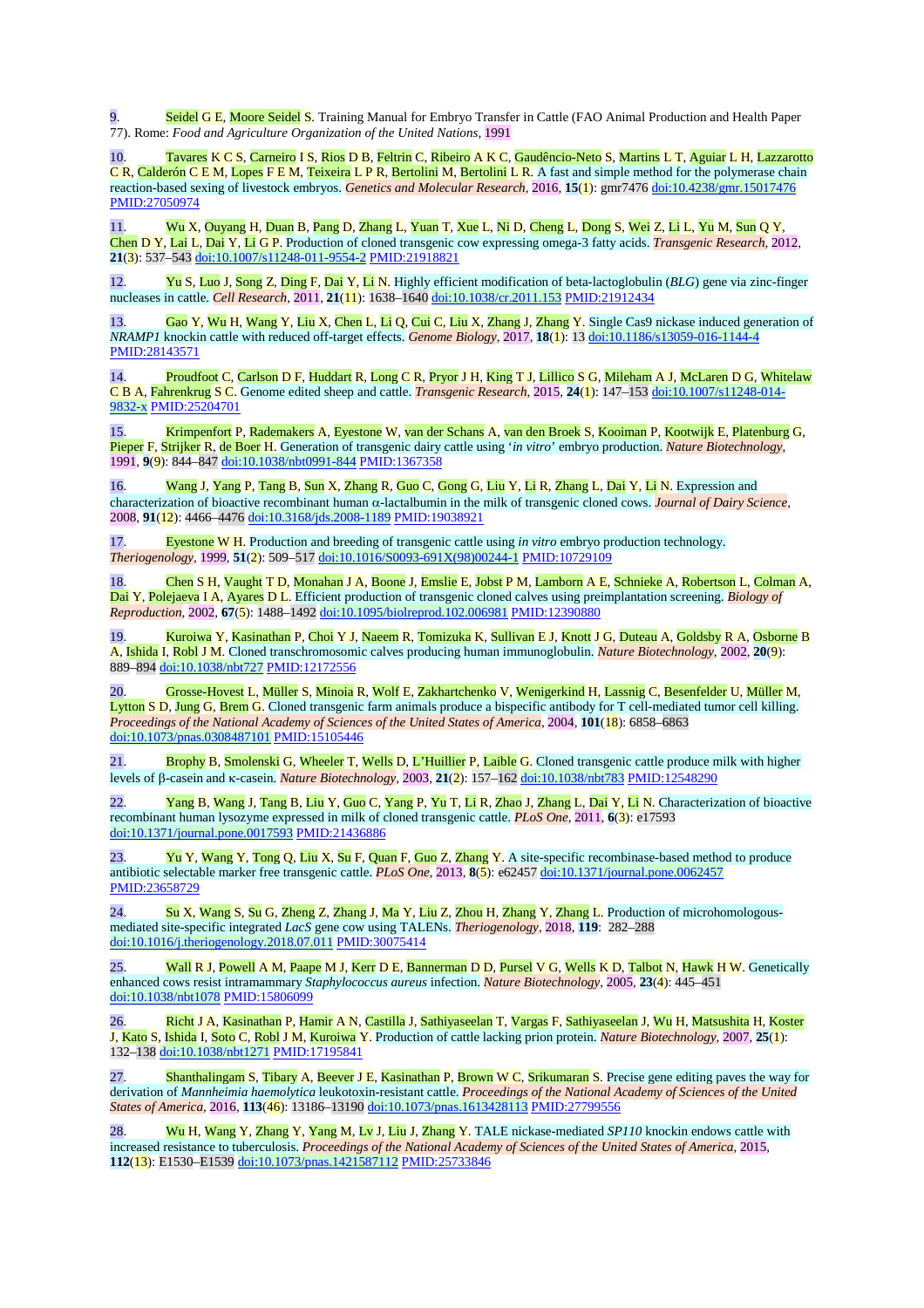29. Carlson D F, Lancto C A, Zang B, Kim E S, Walton M, Oldeschulte D, Seabury C, Sonstegard T S, Fahrenkrug S C. Production of hornless dairy cattle from genome-edited cell lines. *Nature Biotechnology*, 2016, **34**(5): 479–481 [doi:10.1038/nbt.3560](https://doi.org/10.1038/nbt.3560) [PMID:27153274](https://doi.org/10.1038/nbt.3560)

30. Bellini J. This gene-edited calf could transform Brazil's beef industry. Available at The Wall Street Journal website on October 1, 2018

31. Huson H J, Kim E S, Godfrey R W, Olson T A, McClure M C, Chase C C, Rizzi R, O'Brien A M P, Van Tassell C P, Garcia J F, Sonstegard T S. Genome-wide association study and ancestral origins of the slick-hair coat in tropically adapted cattle. *Frontiers in Genetics*, 2014, **5**: 101 [doi:10.3389/fgene.2014.00101](https://doi.org/10.3389/fgene.2014.00101) [PMID:24808908](https://doi.org/10.3389/fgene.2014.00101)

 $\overline{Chan}$  A W S, Homan E J, Ballou L U, Burns J C, Bremel R D. Transgenic cattle produced by reverse-transcribed gene transfer in oocytes. *Proceedings of the National Academy of Sciences of the United States of America*, 1998, **95**(24): 14028–14033 [doi:10.1073/pnas.95.24.14028](https://doi.org/10.1073/pnas.95.24.14028) [PMID:9826647](https://doi.org/10.1073/pnas.95.24.14028)

Cibelli J B, Stice S L, Golueke P J, Kane J J, Jerry J, Blackwell C, Ponce de León F A, Robl J M. Cloned transgenic calves produced from nonquiescent fetal fibroblasts. *Science*, 1998, **280**(5367): 1256–1258 [doi:10.1126/science.280.5367.1256](https://doi.org/10.1126/science.280.5367.1256) [PMID:9596577](https://www.ncbi.nlm.nih.gov/entrez/query.fcgi?cmd=Retrieve&db=PubMed&list_uids=9596577&dopt=Abstract)

34. Hofmann A, Zakhartchenko V, Weppert M, Sebald H, Wenigerkind H, Brem G, Wolf E, Pfeifer A. Generation of transgenic cattle by lentiviral gene transfer into oocytes. *Biology of Reproduction*, 2004, **71**(2): 405–409 [doi:10.1095/biolreprod.104.028472](https://doi.org/10.1095/biolreprod.104.028472) [PMID:15044266](https://doi.org/10.1095/biolreprod.104.028472)

35. Yum S Y, Lee S J, Kim H M, Choi W J, Park J H, Lee W W, Kim H S, Kim H J, Bae S H, Lee J H, Moon J Y, Lee J H, Lee C I, Son B J, Song S H, Ji S M, Kim S J, Jang G. Efficient generation of transgenic cattle using the DNA transposon and their analysis by next-generation sequencing. *Scientific Reports*, 2016, **6**(1): 27185 [doi:10.1038/srep27185](https://doi.org/10.1038/srep27185) [PMID:27324781](https://doi.org/10.1038/srep27185)

36. Wang M, Sun Z, Zou Z, Ding F, Li L, Wang H, Zhao C, Li N, Dai Y. Efficient targeted integration into the bovine Rosa26 locus using TALENs. *Scientific Reports*, 2018, **8**(1): 10385 [doi:10.1038/s41598-018-28502-x](https://doi.org/10.1038/s41598-018-28502-x) [PMID:29991797](https://doi.org/10.1038/s41598-018-28502-x)

37. Eyestone W H. Challenges and progress in the production of transgenic cattle. *Reproduction, Fertility, and Development*, 1994, **6**(5): 647–652 [doi:10.1071/RD9940647](https://doi.org/10.1071/RD9940647) [PMID:7569045](https://doi.org/10.1071/RD9940647)

38. Wall R J, Kerr D E, Bondioli K R. Transgenic dairy cattle: genetic engineering on a large scale. *Journal of Dairy Science*, 1997, **80**(9): 2213–2224 [doi:10.3168/jds.S0022-0302\(97\)76170-8](https://doi.org/10.3168/jds.S0022-0302(97)76170-8) [PMID:9313167](https://doi.org/10.3168/jds.S0022-0302(97)76170-8)

39. Krisher R L, Gibbons J R, Canseco R S, Johnson J L, Russell C G, Notter D R, Velander W H, Gwazdauskas F C. Influence of time of gene microinjection on development and DNA detection frequency in bovine embryos. *Transgenic Research*, 1994, **3**(4): 226–231 [doi:10.1007/BF02336775](https://doi.org/10.1007/BF02336775) [PMID:7920738](https://doi.org/10.1007/BF02336775)

40. Gagné M, Pothier F, Sirard M A. Effect of microinjection time during postfertilization S-phase on bovine embryonic development. *Molecular Reproduction and Development*, 1995, **41**(2): 184–194 [doi:10.1002/mrd.1080410209](https://doi.org/10.1002/mrd.1080410209) [PMID:7654372](https://doi.org/10.1002/mrd.1080410209)

41. Galli C, Lagutina I, Perota A, Colleoni S, Duchi R, Lucchini F, Lazzari G. Somatic cell nuclear transfer and transgenesis in large animals: current and future insights. *Reproduction in Domestic Animals*, 2012, **47**(Suppl 3): 2–11 [doi:10.1111/j.1439-](https://doi.org/10.1111/j.1439-0531.2012.02045.x) [0531.2012.02045.x](https://doi.org/10.1111/j.1439-0531.2012.02045.x) [PMID:22681293](https://www.ncbi.nlm.nih.gov/entrez/query.fcgi?cmd=Retrieve&db=PubMed&list_uids=22681293&dopt=Abstract)

42. Hodges C A, Stice S L. Generation of bovine transgenics using somatic cell nuclear transfer. *Reproductive Biology and Endocrinology*, 2003, **1**(1): 81 [doi:10.1186/1477-7827-1-81](https://doi.org/10.1186/1477-7827-1-81) [PMID:14613543](https://doi.org/10.1186/1477-7827-1-81)

43. Dikmen S, Khan F A, Huson H J, Sonstegard T S, Moss J I, Dahl G E, Hansen P J. The SLICK hair locus derived from Senepol cattle confers thermotolerance to intensively managed lactating Holstein cows. *Journal of Dairy Science*, 2014, **97**(9): 5508–5520 [doi:10.3168/jds.2014-8087](https://doi.org/10.3168/jds.2014-8087) [PMID:24996281](https://doi.org/10.3168/jds.2014-8087)

44. Norris A L, Lee S S, Greenlees K J, Tadesse D A, Miller M F, Lombardi H. Template plasmid integration in germline genomeedited cattle. *bioRxiv* 2019 [Preprint] doi: /10.1101/715482

45. Young A E, Mansour T A, McNabb B R, Owen J R, Trott J F, Brown C T, Van Eenennaam A L. Genomic and phenotypic analyses of six offspring of a genome-edited hornless bull. *Nature Biotechnology*, 2019 [Published Online] [doi:10.1038/s41587-019-0266-0](https://doi.org/10.1038/s41587-019-0266-0) [PMID:31591551](https://doi.org/10.1038/s41587-019-0266-0)

46. United States Department of Agriculture, Foreign Agricultural Service (USDA FAS). Brazil—Agricultural Biotechnology Annual, BR 1818. Washington DC: *USDA FAS*, 2018

47. Drost M. Complications during gestation in the cow. *Theriogenology*, 2007, **68**(3): 487–491 [doi:10.1016/j.theriogenology.2007.04.023](https://doi.org/10.1016/j.theriogenology.2007.04.023) [PMID:17531308](https://doi.org/10.1016/j.theriogenology.2007.04.023)

48. Schurmann A, Wells D N, Oback B. Early zygotes are suitable recipients for bovine somatic nuclear transfer and result in cloned offspring. *Reproduction*, 2006, **132**(6): 839–848 [doi:10.1530/REP-06-0054](https://doi.org/10.1530/REP-06-0054) [PMID:17127744](https://doi.org/10.1530/REP-06-0054)

49. Miao D, Giassetti M I, Ciccarelli M, Lopez-Biladeau B, Oatley J M. Simplified pipelines for genetic engineering of mammalian embryos by CRISPR-Cas9 electroporation. *Biology of Reproduction*, 2019, **101**(1): 177–187 [doi:10.1093/biolre/ioz075](https://doi.org/10.1093/biolre/ioz075) [PMID:31095680](https://www.ncbi.nlm.nih.gov/entrez/query.fcgi?cmd=Retrieve&db=PubMed&list_uids=31095680&dopt=Abstract)

50. Ryu J, Prather R S, Lee K. Use of gene-editing technology to introduce targeted modifications in pigs. *Journal of Animal Science and Biotechnology*, 2018, **9**(1): 5 [doi:10.1186/s40104-017-0228-7](https://doi.org/10.1186/s40104-017-0228-7) [PMID:29423214](https://doi.org/10.1186/s40104-017-0228-7)

51. van der Berg J P, Kleter G A, Kok E J. Regulation and safety considerations of somatic cell nuclear transfer-cloned farm animals and their offspring used for food production. *Theriogenology*, 2019, **135**: 85–93 [doi:10.1016/j.theriogenology.2019.06.001](https://doi.org/10.1016/j.theriogenology.2019.06.001) [PMID:31203092](https://www.ncbi.nlm.nih.gov/entrez/query.fcgi?cmd=Retrieve&db=PubMed&list_uids=31203092&dopt=Abstract)